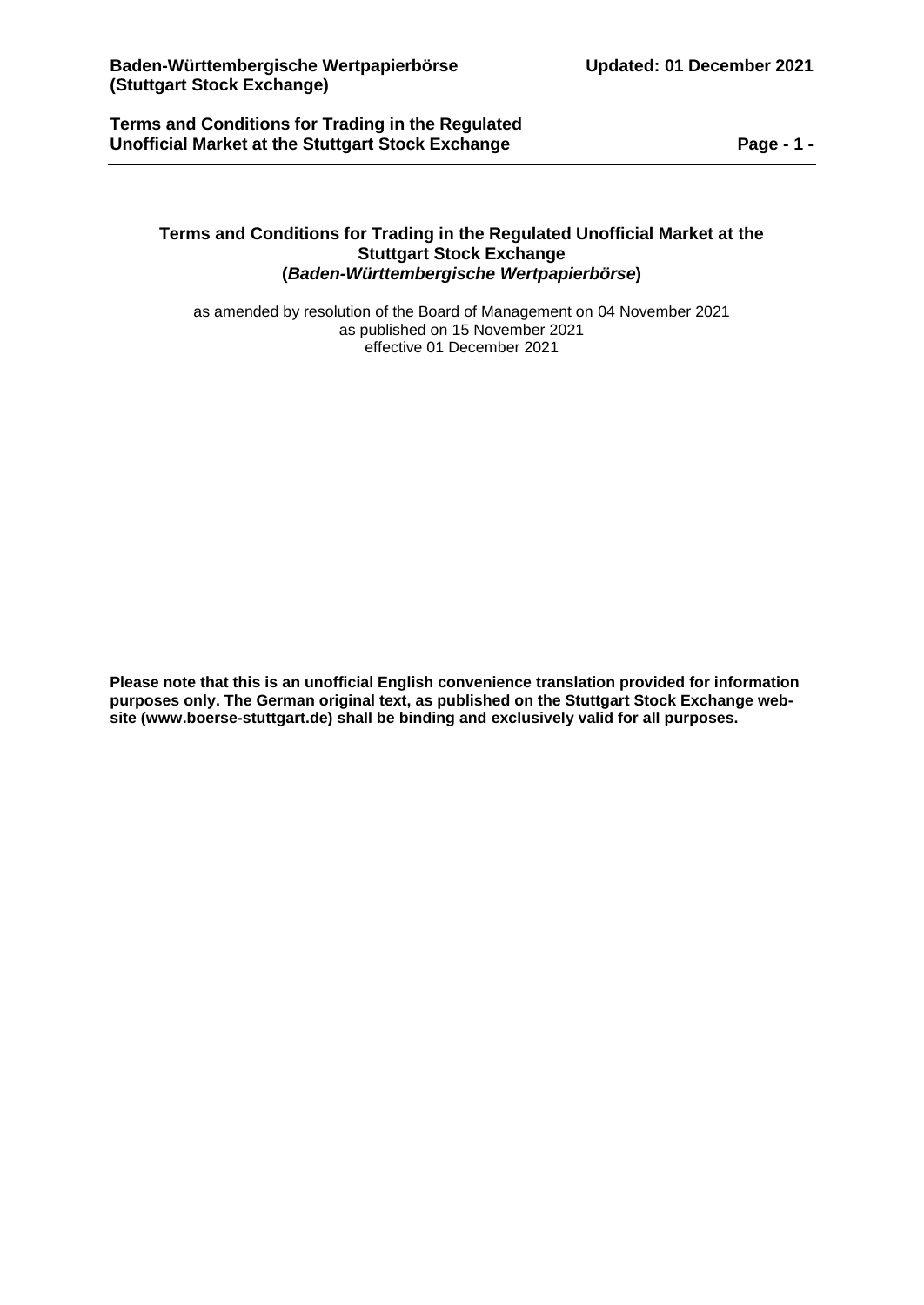# **Terms and Conditions for Trading in the Regulated Unofficial Market at the Stuttgart Stock Exchange Page - 2 -**

| <b>Contents</b><br>Chapter I. |                                                                                                                                          |                                                                            |  |  |  |
|-------------------------------|------------------------------------------------------------------------------------------------------------------------------------------|----------------------------------------------------------------------------|--|--|--|
|                               | Section 1                                                                                                                                |                                                                            |  |  |  |
|                               | Section 2                                                                                                                                |                                                                            |  |  |  |
|                               | Section 3                                                                                                                                |                                                                            |  |  |  |
|                               | Section 4                                                                                                                                |                                                                            |  |  |  |
|                               | Section 5                                                                                                                                |                                                                            |  |  |  |
|                               | Section 6                                                                                                                                |                                                                            |  |  |  |
| Chapter II.                   |                                                                                                                                          |                                                                            |  |  |  |
|                               | Section 7                                                                                                                                |                                                                            |  |  |  |
|                               | Section 8                                                                                                                                | Inclusion of Securities Already Admitted to, or Included in Trading at     |  |  |  |
|                               | Section 9                                                                                                                                | Inclusion of Securities Not Admitted to, or Included in Trading at Another |  |  |  |
|                               | Section 10                                                                                                                               |                                                                            |  |  |  |
|                               | Applicant's Duties; Lapse of the Applicant's Admission to Exchange<br>Section 11                                                         |                                                                            |  |  |  |
|                               | Section 12                                                                                                                               |                                                                            |  |  |  |
|                               | Section 13                                                                                                                               |                                                                            |  |  |  |
|                               | Section 14                                                                                                                               |                                                                            |  |  |  |
| Chapter III.                  | Special Provisions Regarding Electronic Trading in Actively Managed Fund                                                                 |                                                                            |  |  |  |
|                               | Section 15                                                                                                                               | Applicability of the Provisions of the Exchange Rules 11                   |  |  |  |
|                               | Section 16                                                                                                                               |                                                                            |  |  |  |
|                               | Section 17                                                                                                                               |                                                                            |  |  |  |
| Chapter IV.                   | Special Provisions for the Electronic Trading of Derivative Securities in the<br>EUWAX Trading Segment (EUWAX Rules and Regulations)  12 |                                                                            |  |  |  |
|                               | Section 18                                                                                                                               | Admission of Derivative Securities to the EUWAX Trading Segment  12        |  |  |  |
|                               | Section 19                                                                                                                               |                                                                            |  |  |  |
|                               | Section 20                                                                                                                               | Segmentation and Allocation of Securities to Product Groups 13             |  |  |  |
|                               | Section 21                                                                                                                               |                                                                            |  |  |  |
|                               | Section 22                                                                                                                               |                                                                            |  |  |  |
|                               | Section 23                                                                                                                               | Special Provisions for Trading Derivative Securities in the EUWAX          |  |  |  |
|                               | Section 24                                                                                                                               |                                                                            |  |  |  |
|                               | Section 25                                                                                                                               |                                                                            |  |  |  |
|                               | Section 26                                                                                                                               |                                                                            |  |  |  |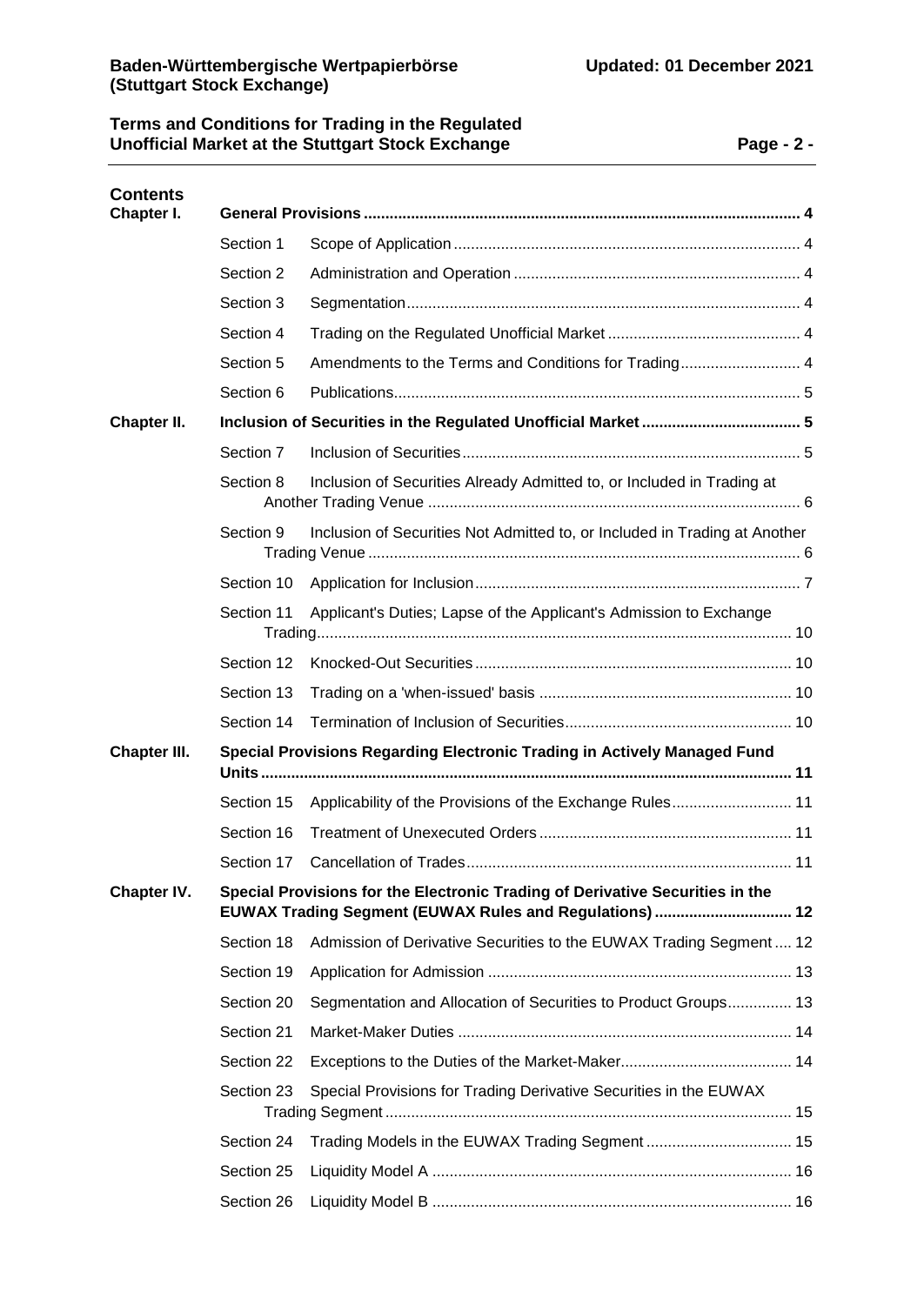# **Terms and Conditions for Trading in the Regulated Unofficial Market at the Stuttgart Stock Exchange Page - 3 -**

|                      | Section 27                                                          |                                                                                                                                                           |  |  |  |
|----------------------|---------------------------------------------------------------------|-----------------------------------------------------------------------------------------------------------------------------------------------------------|--|--|--|
|                      | Section 28                                                          | Price Determination in Securitised Derivatives Traded 'Bid Only'  17                                                                                      |  |  |  |
|                      | Section 29                                                          |                                                                                                                                                           |  |  |  |
|                      | Section 30                                                          | Market-Makers's Special Record-Keeping and Disclosure Duties 18                                                                                           |  |  |  |
|                      | Section 31                                                          |                                                                                                                                                           |  |  |  |
|                      | Section 32                                                          |                                                                                                                                                           |  |  |  |
|                      | Section 33                                                          | Declaration of the EUWAX Committee Regarding Proprietary Trading                                                                                          |  |  |  |
|                      | Section 34                                                          | Termination of Admission of Derivative Securities to the EUWAX Trading                                                                                    |  |  |  |
| Chapter V.           |                                                                     |                                                                                                                                                           |  |  |  |
|                      | Section 35                                                          |                                                                                                                                                           |  |  |  |
| Chapter VI.          |                                                                     | Special Provisions for the "Freiverkehr Plus" Trading Segment  20                                                                                         |  |  |  |
|                      | Section 36                                                          | Admission of the Issuer's Shares (or Certificates Representing Shares) to                                                                                 |  |  |  |
|                      | Section 37                                                          |                                                                                                                                                           |  |  |  |
|                      | Section 38                                                          |                                                                                                                                                           |  |  |  |
|                      | Section 39                                                          |                                                                                                                                                           |  |  |  |
|                      | Section 40                                                          | Special Provisions for the Electronic Trading of Shares and Certificates<br>Representing Shares in the "Freiverkehr Plus" Segment (Freiverkehr Plus Rules |  |  |  |
|                      | Section 41                                                          | Termination of Admission of Shares and Certificates Representing                                                                                          |  |  |  |
| <b>Chapter VII.</b>  | Special Provisions for the Trading Segment Nordic Growth Market  24 |                                                                                                                                                           |  |  |  |
|                      |                                                                     | Section 42 Inclusion in the Regulated Unofficial Market with Admission to the                                                                             |  |  |  |
|                      | Section 43                                                          |                                                                                                                                                           |  |  |  |
|                      | Section 44                                                          |                                                                                                                                                           |  |  |  |
|                      | Section 45                                                          | Termination of Inclusion in the Regulated Unofficial Market with                                                                                          |  |  |  |
| <b>Chapter VIII.</b> |                                                                     |                                                                                                                                                           |  |  |  |
|                      | Section 46                                                          |                                                                                                                                                           |  |  |  |
|                      | Section 47                                                          |                                                                                                                                                           |  |  |  |
|                      | Section 48                                                          |                                                                                                                                                           |  |  |  |
|                      | Section 49                                                          |                                                                                                                                                           |  |  |  |
|                      | Section 50                                                          |                                                                                                                                                           |  |  |  |
|                      | Section 51                                                          |                                                                                                                                                           |  |  |  |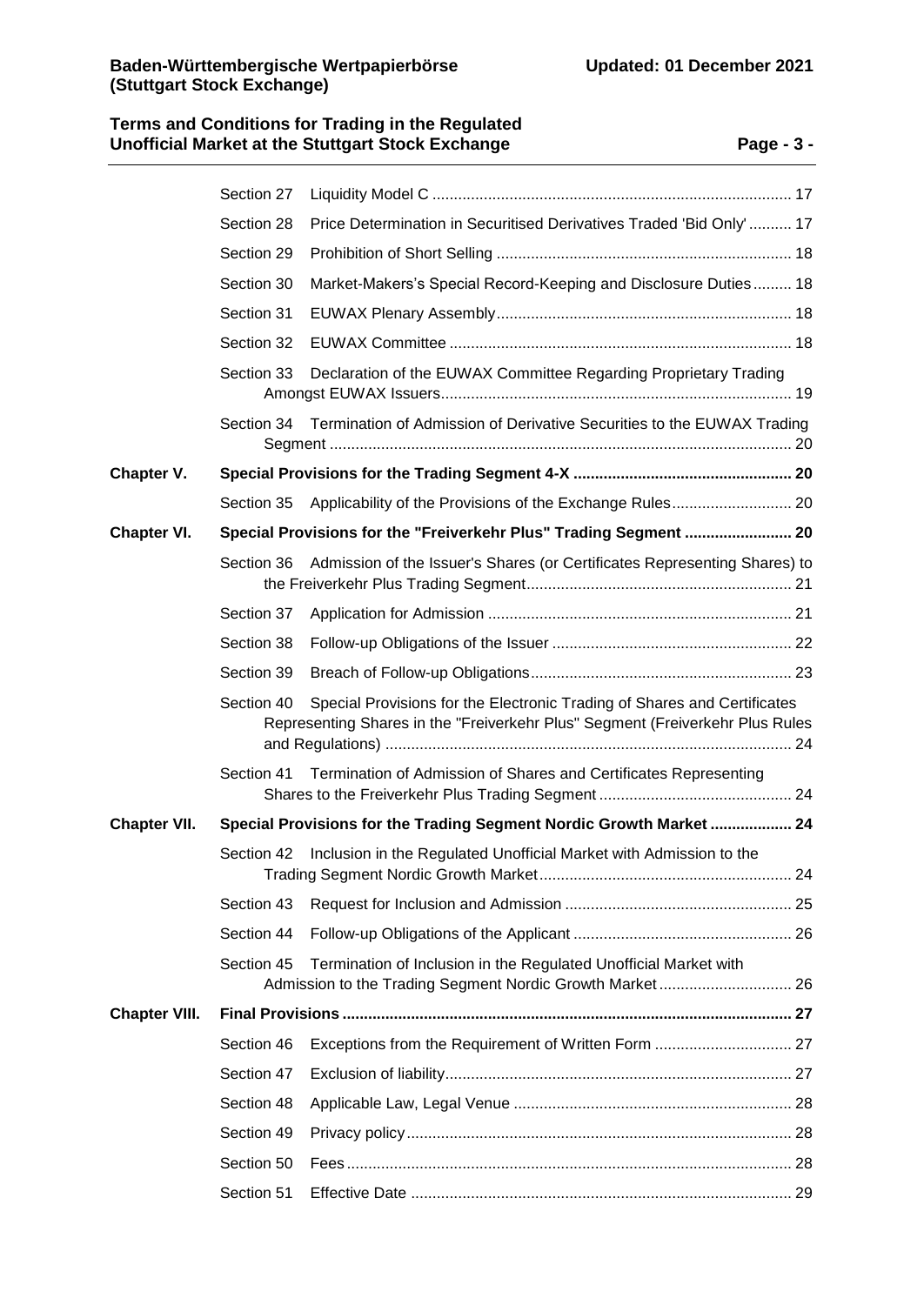# **Terms and Conditions for Trading in the Regulated Unofficial Market at the Stuttgart Stock Exchange Page - 4 -**

### **Introduction**

The Stuttgart Stock Exchange (the "Exchange") has established a Regulated Unofficial Market (*Freiverkehr*) for securities which are neither admitted to, nor included into trading at the Exchange's Regulated Market (*regulierter Markt*).

### <span id="page-3-0"></span>**Chapter I. General Provisions**

### <span id="page-3-1"></span>**Section 1 Scope of Application**

- (1) These Terms and Conditions for Trading govern (i) the organisation of trading; (ii) the participation in trading; and (iii) the inclusion of securities into trading at the Exchange's Regulated Unofficial Market. The Administration Institution may agree upon different terms on a case-by-case basis. Trading procedures for the Regulated Unofficial Market are governed by the Trading Rules and Regulations (*Handelsordnung*).
- (2) The Conditions for Trading on the Exchange shall apply to any trades in securities between trading participants in the Regulated Unofficial Market.
- (3) Unless these Terms and Conditions for Trading provide otherwise, the provisions of the Exchange Rules (including any related regulations for implementation) shall apply.

### <span id="page-3-2"></span>**Section 2 Administration and Operation**

Baden-Württembergische Wertpapierbörse GmbH is the Administration Institution (*Träger*) of the Exchange. The Administration Institution shall be responsible for organising the Regulated Unofficial Market, and for performing any administrative tasks related to the Regulated Unofficial Market in agreement with the Board of Management.

### <span id="page-3-3"></span>**Section 3 Segmentation**

The Administration Institution may allocate any securities traded in the Regulated Unofficial Market to any trading segments or product groups. For this purpose, the Administration Institution may establish specific committees, and may adopt different rules for such segments.

### <span id="page-3-4"></span>**Section 4 Trading on the Regulated Unofficial Market**

- (1) Securities included in the Regulated Unofficial Market are traded in electronic trading. Unless provided otherwise in these Terms and Conditions for Trading, the Administration Institution shall decide upon the details of listing. Such decisions shall be published in accordance with section 6.
- (2) Notwithstanding section 38 (2) of the German Exchange Act (*Börsengesetz* "BörsG"), securities which are offered for public subscription may be included and traded in the Regulated Unofficial Market prior to the conclusion of the allotment procedure.
- (3) The provisions of the Trading Rules and Regulations for the Exchange's Regulated Unofficial Market shall remain unaffected.

## <span id="page-3-5"></span>**Section 5 Amendments to the Terms and Conditions for Trading**

(1) Any amendments to these Terms and Conditions for Trading shall be notified to enterprises admitted to trading on the Exchange, to the applying Issuers and to the applying reference trading venues in written or electronic form, not later than two weeks prior to the proposed point in time at which any such amendments are intended to enter into effect. The consent of of enterprises admitted to trading on the Exchange, applying Issuers and applying reference trading venues will be deemed to have been given if they do not raise any objection prior to the proposed point in time when such amendments are intended to enter into effect. The Administration Institution shall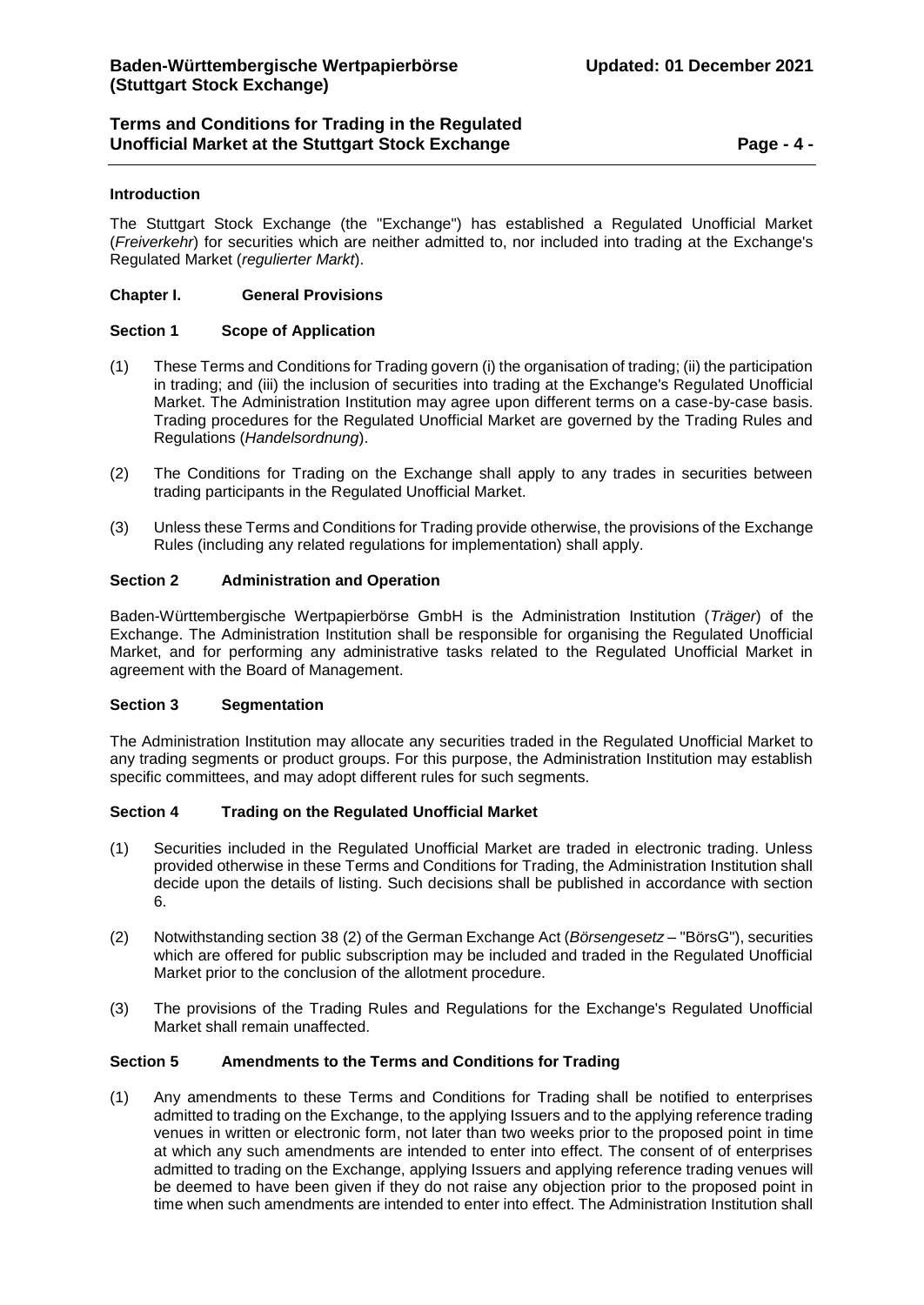# **Terms and Conditions for Trading in the Regulated Unofficial Market at the Stuttgart Stock Exchange Page - 5 -**

specifically advise them of this legal consequence in its proposal.

(2) In the event of an objection pursuant to paragraph 1 above, the Administration Institution may terminate its business relationship with an enterprise admitted to trading on the Exchange, applying Issuers or applying reference trading venues giving six weeks' notice.

### <span id="page-4-0"></span>**Section 6 Publications**

Any and all publications required under these Terms and Conditions for Trading will be made on the Exchange's website [\(www.boerse-stuttgart.de\)](http://www.boerse-stuttgart.de/), unless different provisions are applicable.

### <span id="page-4-1"></span>**Chapter II. Inclusion of Securities in the Regulated Unofficial Market**

### <span id="page-4-2"></span>**Section 7 Inclusion of Securities**

- (1) Securities that are neither admitted to, nor included in, trading on the Regulated Market (*regulierter Markt*) at the Exchange may be included in trading at the Regulated Unofficial Market. Such securities are included upon application by an enterprise admitted to trading at the Exchange (the "Applicant"), unless a different arrangement has been made for a trading segment..
- (2) The Administration Institution shall decide on the inclusion of securities in the Regulated Unofficial Market, unless a different rule has been adopted for a trading segment.
- (3) The Administration Institution may also include securities without any such application, whereby the conditions for inclusion apply accordingly. For securities which the Administration Institution has included without application, an enterprise admitted to trading on the Exchange may assume the rights and duties pursuant to these Terms and Conditions for Trading on the Regulated Unofficial Market (an "assumption"), whereby such assumption is subject to the same requirements as for an application for inclusion. The prerequisites for an application pursuant to section 10 shall apply *mutatis mutandis*. In this case, the enterprise assuming such rights and duties shall have the same status as an enterprise having applied for inclusion of securities.
- (4) The Applicant has no entitlement to the inclusion of, or assumption of rights and duties for, certain securities. An application for the inclusion of, or assumption of rights and duties for securities may even be rejected where the requirements for inclusion have been met, particularly in cases where, in the opinion of the Administration Institution, the prerequisites for the orderly conduct of trading and settlement have not been met, or the inclusion would be disadvantageous to the public, or might be detrimental to material general interests.
- (5) The Administration Institution shall have no obligation vis-à-vis enterprises admitted to trading on the Exchange, applying Issuers and applying reference trading venues to examine as to whether the conditions for inclusion have been satisfied, or whether inclusion of a security is in line with the principles set out in section 7 (4) sentence 2. To the extent that the Administration Institution carries out such an examination, it will do so in accordance with the conditions set by the Exchange for the operation of the Regulated Unofficial Market by the Administration Institution; any such examination shall be carried out in the public interest, and shall not constitute any service rendered by the Administration Institution to (or in the interest of)enterprises admitted to trading on the Exchange, applying Issuers and applying reference trading venues , pursuant to these Terms and Conditions for Trading or otherwise.
- (6) Where section 9 applies, the Issuer's approval is required for including securities in the Regulated Unofficial Market. Where section 8 and sections 42 et. seq. applies, the Issuer's approval is not required for including securities in the Regulated Unofficial Market. The Applicant shall, however, inform the Issuer of the intended inclusion in this case.
- (7) The Administration Institution shall publish such inclusion or assumption.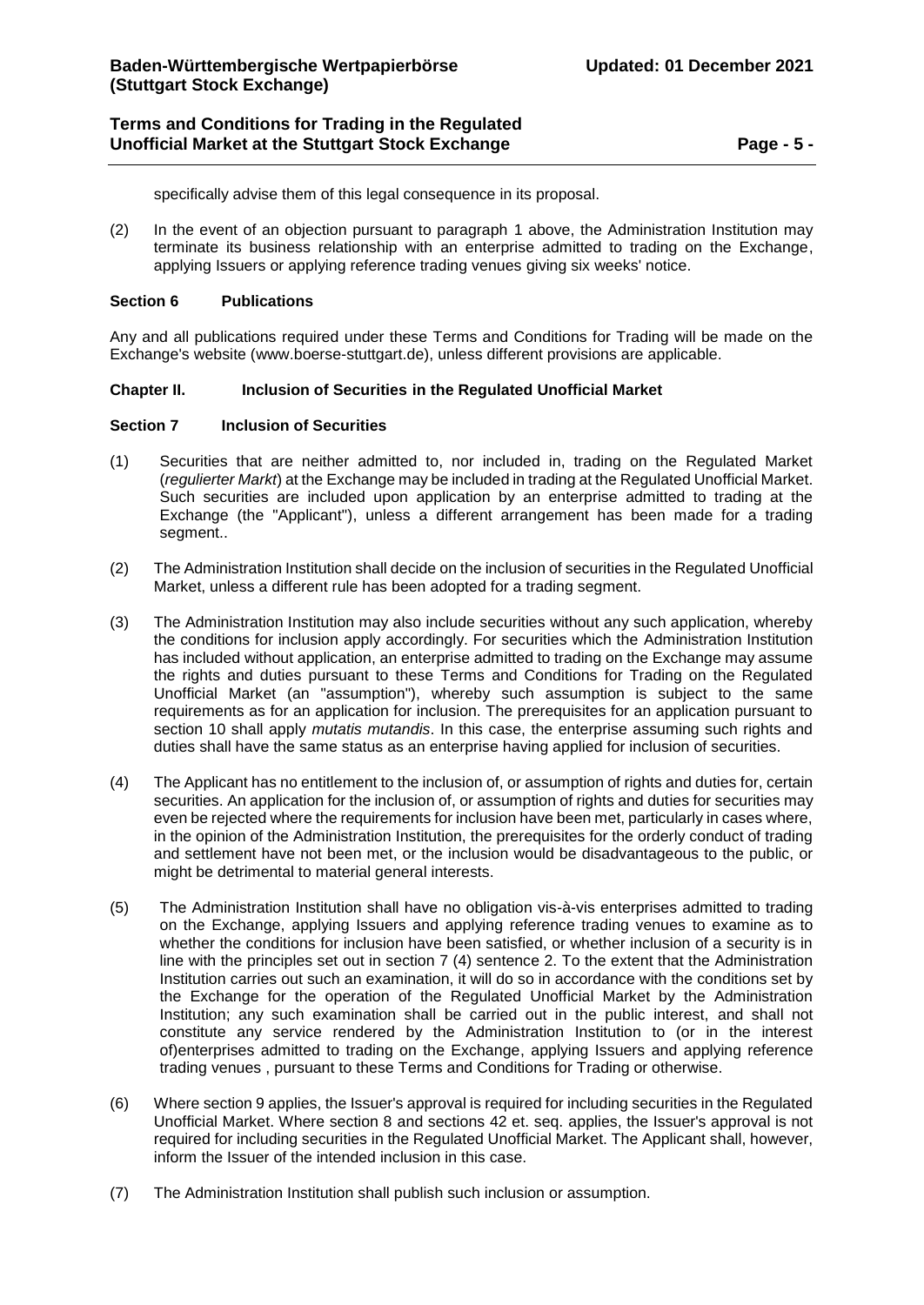# **Terms and Conditions for Trading in the Regulated Unofficial Market at the Stuttgart Stock Exchange Page - 6 -**

### <span id="page-5-0"></span>**Section 8 Inclusion of Securities Already Admitted to, or Included in Trading at Another Trading Venue**

- (1) Non-equity securities which are already admitted to trading on the regulated market of another domestic securities exchange, included in trading on the regulated market or regulated unofficial market, or traded on another comparable, officially regulated and supervised foreign trading venue (as defined in section 2 (11) of the German Securities Trading Act (*Wertpapierhandelsgesetz* – "WpHG"), may be included, provided that:
	- 1. they have an International Securities Identification Number (ISIN);
	- 2. they are freely tradeable;
	- 3. orderly trading is ensured;
	- 4. orderly settlement of trades is ensured;
	- 5. such admission to, or inclusion in trading at such other trading venue has not been revoked, rescinded or terminated, no revocation, rescission or termination proceedings are pending, and no facts are known that might give rise to such proceedings.
- (2) Equities which are already admitted to trading on (or included in) the regulated market of another domestic securities exchange, or traded on another comparable, officially regulated and supervised foreign trading venue (as defined in section 2 (11) of the WpHG, may be included. Paragraph 1 above shall apply *mutatis mutandis*.
- (3) Securities may be included if they are traded at another domestic or foreign trading venue which does not fulfil the requirements for trading venues set out in paragraph 1 or 2 above, provided that the Applicant provides evidence regarding such trading venue's organisational structure, trading supervision, and the post-issue duties the Issuer is obliged to fulfil. Applicants shall inform the Administration Institution, without delay, of any changes which may occur during the term of inclusion. Paragraph 1 above shall apply *mutatis mutandis*.
- (4) The Administration Institution shall be authorised to impose further prerequisites for inclusion.
- (5) The Administration Institution shall be authorised to allow exceptions to the inclusion prerequisites mentioned in paragraphs 1 to 3 above.

### <span id="page-5-1"></span>**Section 9 Inclusion of Securities Not Admitted to, or Included in Trading at Another Trading Venue**

- (1) Securities not covered by section 8 (1) to (3) may be included if:
	- 1. they have an ISIN;
	- 2. they are freely tradeable;
	- 3. orderly trading is ensured;
	- 4. orderly settlement of trades is ensured;
	- 5. orderly conduct of Exchange trading is ensured. Specifically, orderly Exchange trading is deemed to be ensured if: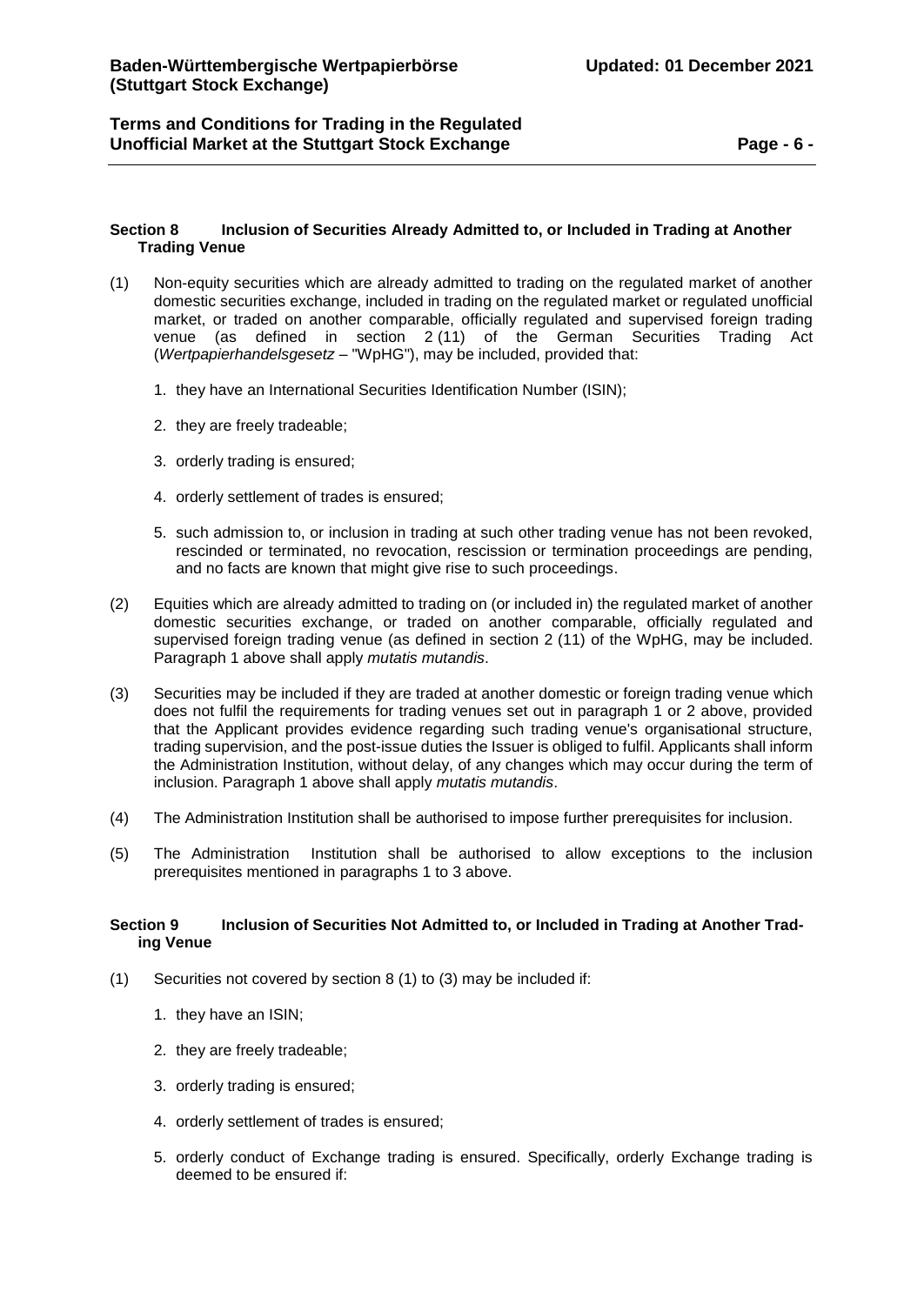## **Terms and Conditions for Trading in the Regulated Unofficial Market at the Stuttgart Stock Exchange <b>Page -** 7 -

- a) the minimum nominal value of the included securities amounts to EUR 250,000 or its equivalent in foreign currency;
- b) the minimum quantity available for trading at the commencement of trading is 10,000 units;
- c) in the event of equities being included, the Applicant demonstrates by way of confirmation from a lawyer admitted to the Bar or an external auditor – that the Issuer's share capital of no less than EUR 250,000 has been paid in by way of cash contribution; and
- d) in the event of equities being included, the free float is at least approximately 20%. Free float denotes those equities that are tradeable at the Exchange and are not held by company owners, members of administrative, management and supervisory bodies, or staff (including family members). These equities must be available for trading. The amount of free float shall be evidenced in a suitable manner if appropriate.
- (2) The Administration Institution shall be authorised to impose further prerequisites for inclusion.
- (3) The Administration Institution shall be authorised to allow exceptions to the inclusion prerequisites mentioned in paragraphs 1 to 3 above.

### <span id="page-6-0"></span>**Section 10 Application for Inclusion**

- (1) Applications for the inclusion of securities must be made in writing.
- (2) The application for inclusion of securities must stipulate the name and registered office of the Applicant, name and registered office of the Issuer, as well as the type and amount of securities to be admitted. Furthermore, the application must stipulate whether a similar application has been filed, previously or concurrently, at another domestic exchange or in a market of another member state of the European Union or the Treaty on the European Economic Area, or will be filed in the near future. In addition, details shall be provided as to where the securities to be included have been admitted in accordance with section 8. The application for inclusion of securities must contain information with regard to the trading and settlement currency and with regard to the minimum transferable lot and the minimum amount transferable lot. The administration institution may request further information and evidence.
- (3) When applying for inclusion of securities pursuant to section 9, the following documents are additionally required:
	- 1. the Issuer's memorandum and/or articles of association (as amended);
	- 2. a current certified excerpt from the Issuer's Commercial Register entry, which is not older than six weeks at the time of lodging the application for inclusion;
	- 3. the Issuer's financial statements (including notes, management report and auditors' opinion) for the financial year preceding the application. If the Issuer is obliged to prepare consolidated financial statements, or forms part of a consolidated group, then the consolidated financial statements (including notes, group management report and auditors' opinion) must also be included. If the Issuer has been incorporated for less than 18 months, and has not yet published financial statements, the following documents may be submitted instead:
		- a) the opening statement of financial position;
		- b) an interim overview, no older than two months;
			- c) the expected financial position and financial performance, at least for the current and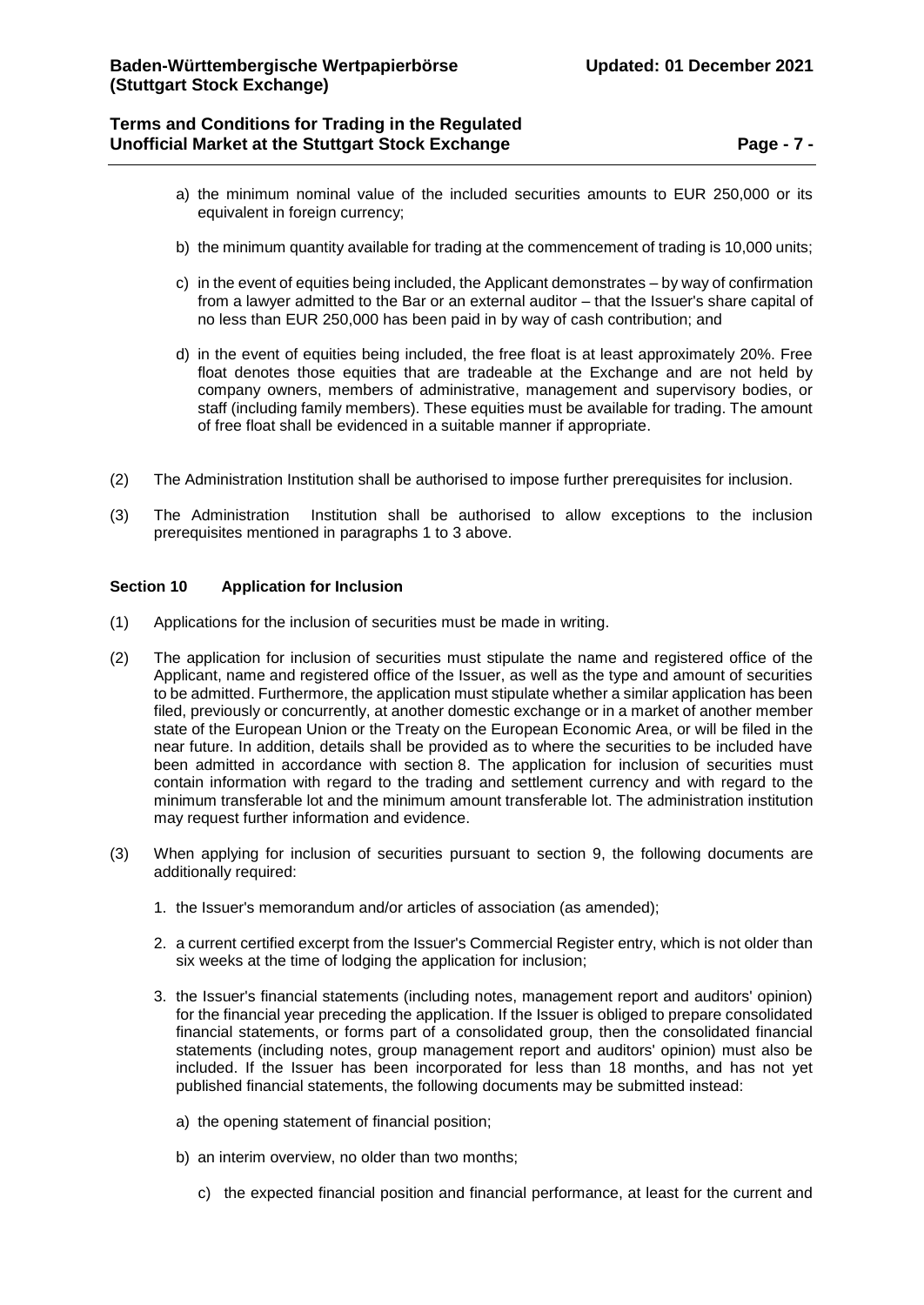## **Terms and Conditions for Trading in the Regulated Unofficial Market at the Stuttgart Stock Exchange Page - 8 -**

the next financial year; and

- d) the Issuer's target figures, at least for the next three financial years;
- 4. where equities are to be included, a report concerning the incorporation pursuant to sections 32 et seq. of the German Public Limited Companies Act (*Aktiengesetz* – "AktG"), if less than two years have elapsed since the registration of the company in the Commercial Register;
- 5. evidence concerning the legal basis of the securities issue (for equities, certified copy of the minutes of the General Meeting, of management board and supervisory board resolutions, etc);
- 6. evidence of the Issuer's consent with the securities being included in the Regulated Unofficial Market;
- 7. if individual securities are to be printed, a specimen for each nominal amount of the securities to be included (security certificate and coupon sheet);
- 8. in the case of a global certificate having been issued for the securities to be included, a confirmation that, whenever a trade in the securities to be included is executed at a trading venue, the securities to be included will be posted with a Central Securities Depository on or before the settlement date in accordance with the Conditions for Trading, unless the securities were already posted there. Settlement by Clearstream Banking AG, Frankfurt/Main (collective safe custody, AKV) must be ensured at all times;
- 9. for private placements, additionally, the non-public memorandum (*Exposé*) provided in the Issuer's sole responsibility, pursuant to paragraph 5 above;
- 10.where the inclusion of the securities is sought in connection with a public offer, a securities prospectus approved by the German Federal Financial Supervisory Authority (BaFin) in accordance with the Regulation (EU) 2017/1129 of the European Parliament and Council or pursuant to Art. 29 et. seq. of the Regulation (EU) 2017/1129 of the European Parliament and Council by a competent authority of a third country (the "Prospectus"), in German or English language; or the valid prospectus under the German Capital Investment Act (*Kapitalanlagegesetzbuch* – "KAGB"), together with a copy of the notice of approval issued by BaFin and information as to when and how the prospectus was published. Where an English Prospectus is submitted, a German translation of the summary of such Prospectus shall be submitted additionally; and
- 11.where non-equity securities are to be included, the relevant securities terms and conditions and the fact sheet (summary of the issue) must be included if no securities prospectus has been prepared.
- (4) For companies whose securities are, for the first time, included in the price determination of the Regulated Unofficial Market pursuant to section 9, without a prospectus having been prepared and approved, the following shall apply:

A memorandum (*Exposé*) is required, to enable the Administration Institution to arrive at an appropriate assessment with regard to the securities proposed for inclusion and/or a correct evaluation of the Issuer. Such memorandum shall include the following:

| Information | about | the I | ■ type/description, quantity, total amount;                      |
|-------------|-------|-------|------------------------------------------------------------------|
| securities: |       |       | information as to how the securities can be transferred and, if  |
|             |       |       | applicable, to what extent their free tradability is restricted; |
|             |       |       | details of the paying and depository agent;                      |
|             |       |       | information regarding securitisation.<br>$\mathbf{R}$ .          |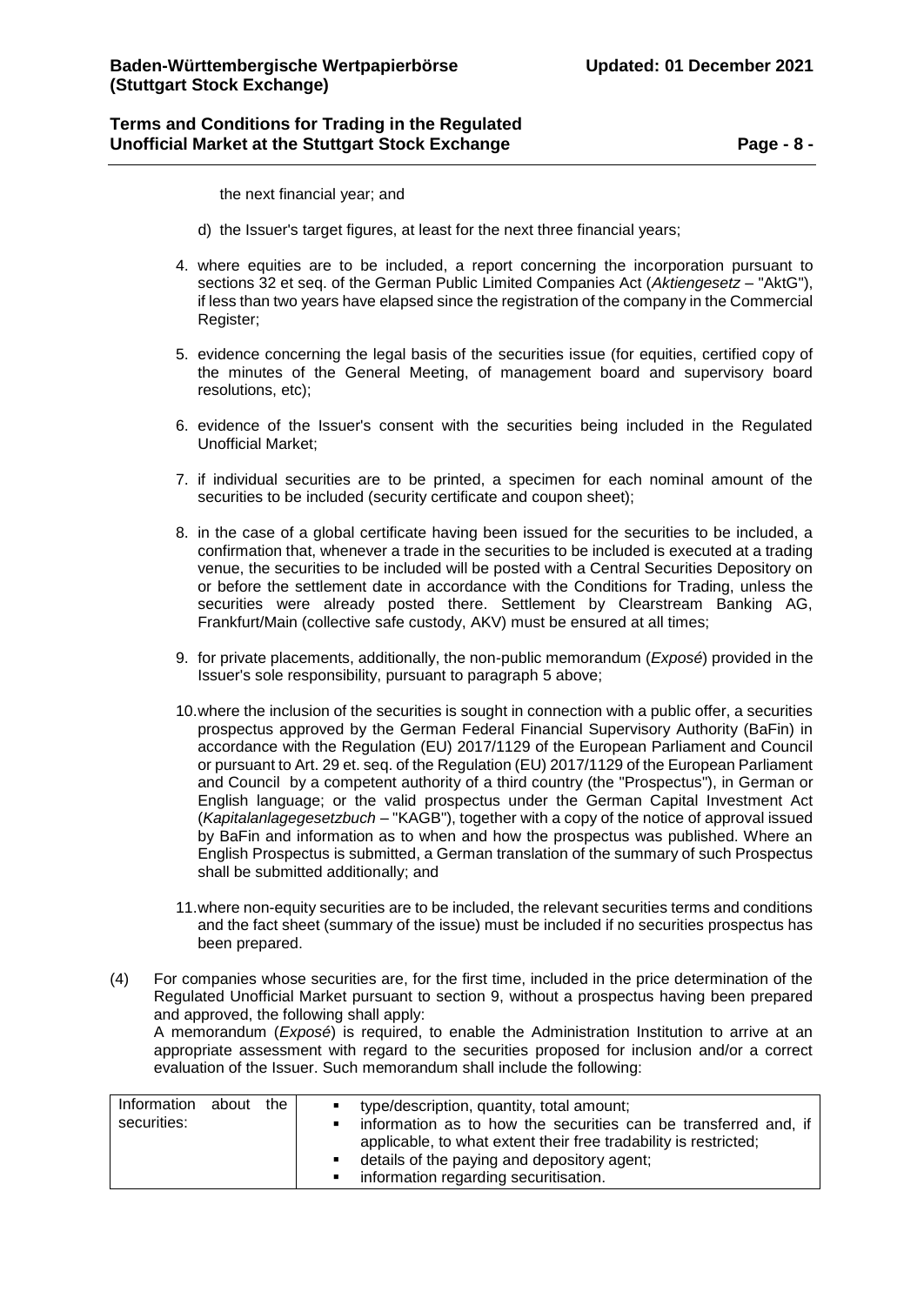# **Terms and Conditions for Trading in the Regulated Unofficial Market at the Stuttgart Stock Exchange <b>Page -** 9 -

| Information about the<br>Issuer and its capital: | company name, registered office, date of incorporation and, if the<br>٠<br>issuer has been incorporated for a limited period of time, said                                                                           |
|--------------------------------------------------|----------------------------------------------------------------------------------------------------------------------------------------------------------------------------------------------------------------------|
|                                                  | period;                                                                                                                                                                                                              |
|                                                  | the jurisdiction relevant for the Issuer and its legal form (for<br>٠                                                                                                                                                |
|                                                  | German partnership limited by shares ("KGaA"), additional<br>information required concerning the structure of the general                                                                                            |
|                                                  | partner);                                                                                                                                                                                                            |
|                                                  | the object of the company, as set forth in its memorandum and/or<br>٠<br>articles of association;                                                                                                                    |
|                                                  | the registration court at the place of the Issuer's registered office                                                                                                                                                |
|                                                  | and the register number,                                                                                                                                                                                             |
|                                                  | a brief outline of the group and the Issuer's position within the<br>٠<br>group if the Issuer is a group company;                                                                                                    |
|                                                  | the subscribed capital, the number and classes of shares into<br>which the capital is divided; any unpaid contributions on the<br>subscribed capital;                                                                |
|                                                  | specification of outstanding securities that grant creditors<br>٠                                                                                                                                                    |
|                                                  | conversion or subscription rights to equities;                                                                                                                                                                       |
|                                                  | identification of shareholders who can exercise, directly or<br>٠<br>indirectly, a controlling influence over the Issuer (if known);                                                                                 |
|                                                  | information on the management and the supervisory bodies of the<br>٠                                                                                                                                                 |
|                                                  | Issuer (name, address and function within the Issuer's company);                                                                                                                                                     |
|                                                  | information on the number of shares held by members of the<br>٠<br>management and supervisory bodies (for equities only);                                                                                            |
|                                                  | information on the amount of free float.<br>٠                                                                                                                                                                        |
| Information<br>the<br>on.                        | details on the Issuer's key areas of business;<br>٠                                                                                                                                                                  |
| Issuer's<br>business<br>activities:              | information on the Issuer's dependence on patents, licences,<br>٠<br>contracts or new production processes, if these are of material<br>importance for the Issuer's business activities or financial<br>performance; |
|                                                  | court or arbitration proceedings that could have a material impact<br>٠<br>on the Issuer's financial position;                                                                                                       |
|                                                  | information on the most important ongoing investments, except<br>٠<br>investment securities;                                                                                                                         |
|                                                  | a statement regarding the impact of extraordinary events upon the<br>٠                                                                                                                                               |
|                                                  | Issuer's business activities;<br>information about the Issuer's most recent business developments<br>٠                                                                                                               |
|                                                  | and business prospects (at least for the current year).                                                                                                                                                              |

Usually, this type of information is largely contained in the most recent financial statements published. To facilitate the application process, it is sufficient to submit the most recent financial statements, together with a memorandum including the information not contained in the financial statements. Said memorandum will only be used for internal purposes, and will not be published. The Administration Institution shall have no obligation vis-à-vis trading participants to publish information regarding Issuers. To the extent that the Administration Institution publishes such information, this shall be done exclusively in the public interest.

- (5) The application for inclusion of securities shall also include all the supporting evidence and documents required to demonstrate that all prerequisites for inclusion have been met. The Administration Institution shall be entitled to request further documents or evidence.
- (6) Specifically, the Administration Institution may require the Applicant to transmit reference data concerning the securities to be included, to the extent that this is necessary in order to fulfil the requirements under Article 4 of Regulation (EU) No 596/2014, as well as under Article 27 of Regulation (EU) No 600/2014 (MiFIR).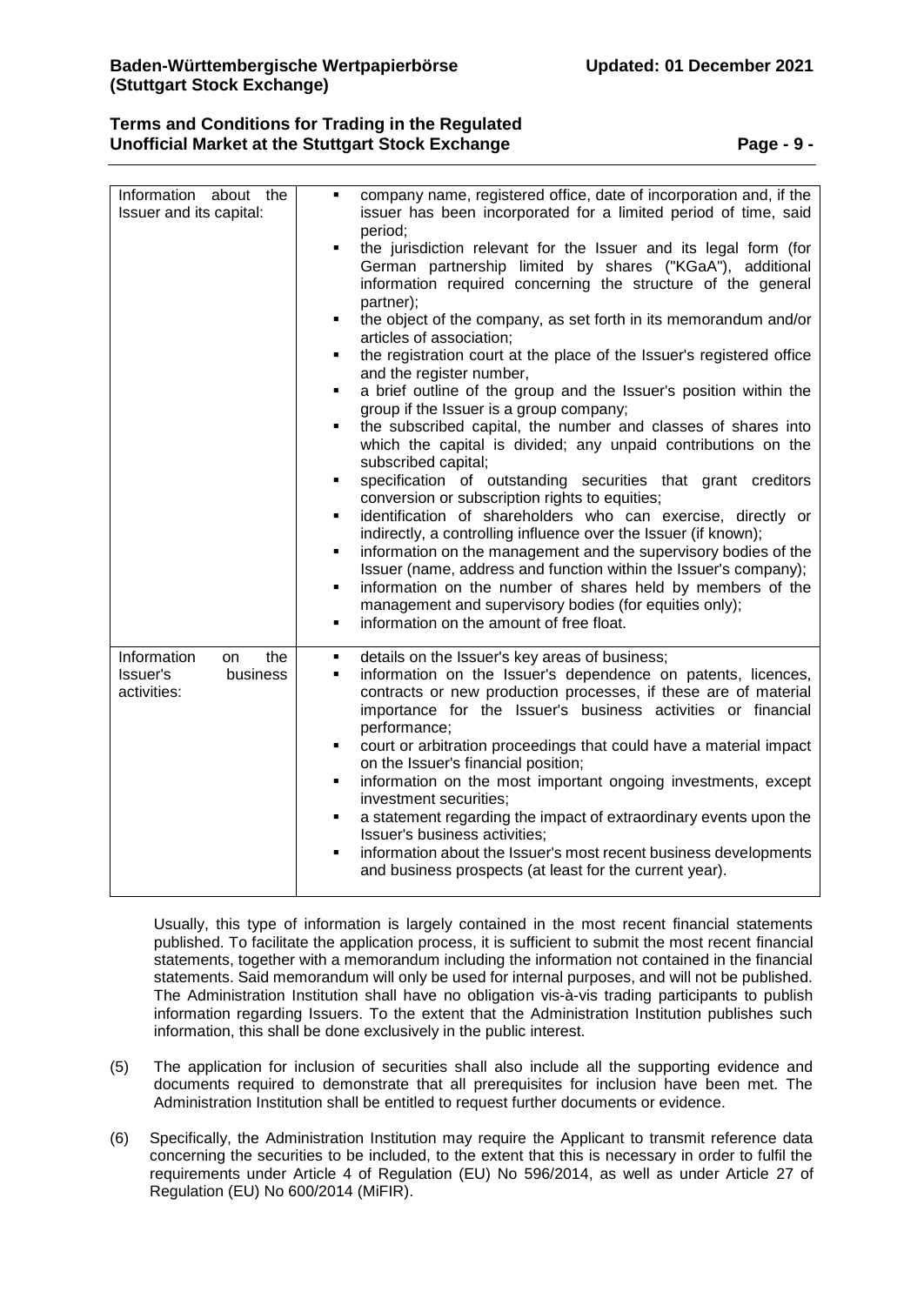**Terms and Conditions for Trading in the Regulated Unofficial Market at the Stuttgart Stock Exchange <b>Page -** 10 -

### <span id="page-9-0"></span>**Section 11 Applicant's Duties; Lapse of the Applicant's Admission to Exchange Trading**

- (1) The Applicant must ensure orderly trading and orderly trade settlement. Specifically, it shall inform the Administration Institution, without undue delay and on an ongoing basis, of facts concerning the Issuer or the securities – especially regarding distribution or disbursement of dividends, exercise of rights of exchange, purchase, subscription or termination, interest payments, redemptions, maturities, drawings and any other corporate actions, as well as any other circumstances which are material for the price determination process, including the discontinuation or suspension of trading, delisting, or any downgrade to a different market segment at the trading venue which is the home exchange of the securities concerned. The Applicant shall notify the Administration Institution, without delay, once the recording in accordance with section 10 (4) no. 8 has taken place. The Applicant may instruct third parties with this obligation; however, the Applicant's obligation towards the Administration Institution remains unaffected.
- (2) If the Applicant's admission for Exchange trading lapses or has been suspended, the Administration Institution shall decide upon the continuation of the quotation of the securities included in the Regulated Unofficial Market upon the Applicant's application, unless another enterprise admitted to Exchange trading assumes the Applicant's obligations arising from the respective inclusion. Such decisions shall be published by the Administration Institution.

### <span id="page-9-1"></span>**Section 12 Knocked-Out Securities**

- (1) Where, in accordance with the provisions contained in the sales prospectus, a derivative security becomes worthless as a result of the underlying reaching a predetermined limit or where, following such event, the derivative security is only traded at a fixed repurchase price (e.g. in the case of a knock-out), the Market-Maker shall notify the Board of Management of the kind and time of any such event without undue delay. The method of notification shall be agreed with the Board of Management. The Board of Management will temporarily suspend trading in the relevant derivative security or cease trading entirely. Price determination after successful reinstatement shall only be effected at a fixed knock-out price.
- (2) Once a repurchase price has been fixed for a security following a event in accordance with paragraph 1 above, any Exchange trade which is executed at a price other than such repurchase price will be cancelled. The same applies to securities which become worthless after an event as defined in paragraph 1 above, or which are redeemed at a technical redemption value of EUR 0.001.

### <span id="page-9-2"></span>**Section 13 Trading on a 'when-issued' basis**

- (1) Where the Administration Institution permits, upon application by an enterprise admitted to trading at the Exchange, the inclusion of debt securities which have not yet been legally established at the time of inclusion (trading on a 'when-issued' basis), inclusion shall be terminated automatically (without the need for a notice of termination) if:
	- 1. the debt security concerned has not been legally established within ten days following the value date specified upon inclusion, or if the free tradability of such security, or the orderly settlement of transactions cannot be guaranteed; or
	- 2. it is known in advance that the debt security concerned will not be established.
- (2) Section 4 (2) hereof remains unaffected.

### <span id="page-9-3"></span>**Section 14 Termination of Inclusion of Securities**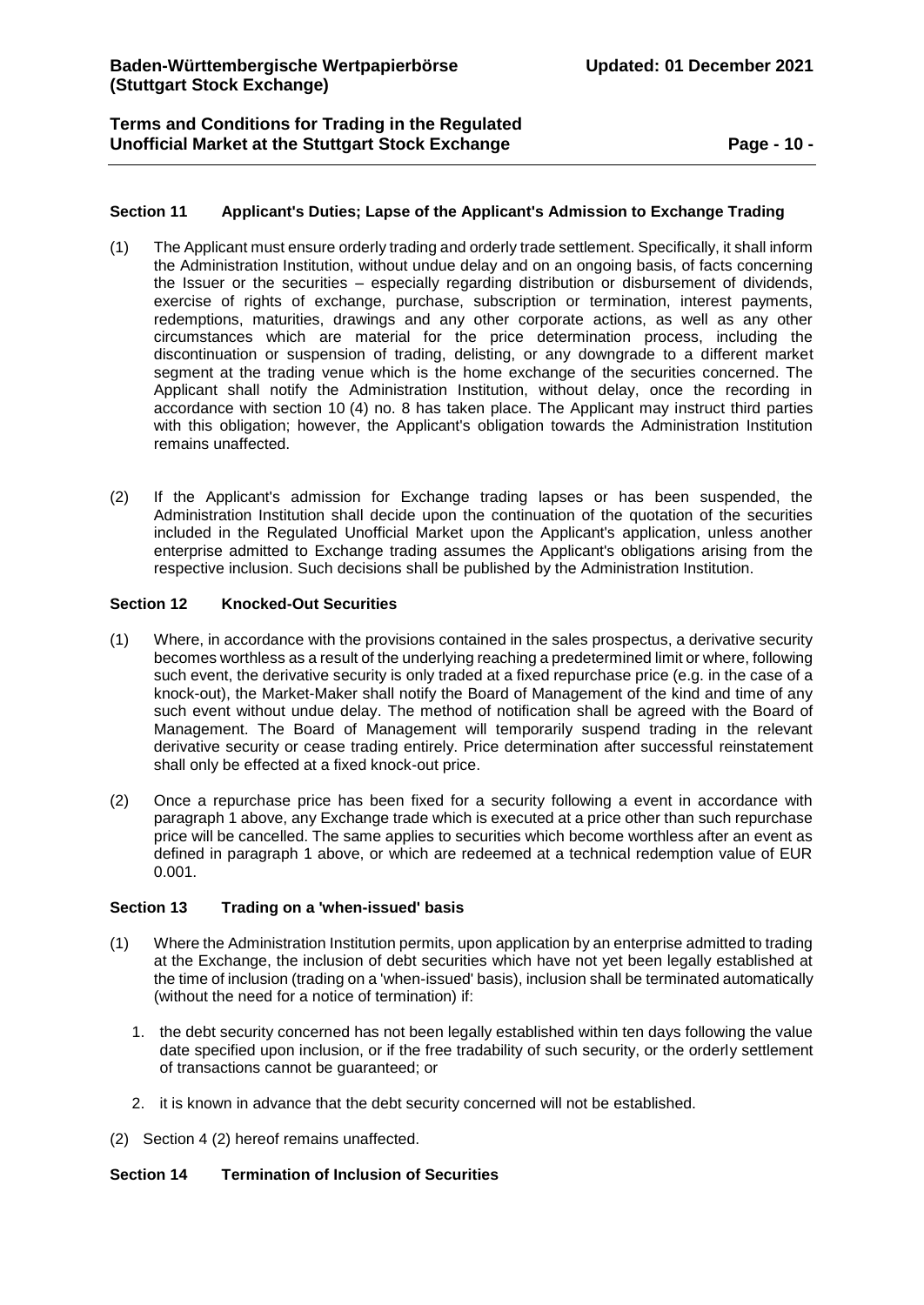# **Terms and Conditions for Trading in the Regulated Unofficial Market at the Stuttgart Stock Exchange <b>Page -** 11 -

- (1) The Administration Institution may terminate the inclusion of securities for good cause at any time, with immediate effect. Good cause shall be deemed to exist if the Administration Institution cannot reasonably be expected to maintain inclusion, taking into consideration all the circumstances of the particular case as well as the interests of parties involved. This applies, in particular, if:
	- 1. the prerequisites for inclusion have lapsed; or if, in the opinion of the Administration Institution, the prerequisites for the orderly conduct of trading and settlement are no longer met; or
	- 2. the Applicant has failed to fulfil its duties arising from inclusion. Where good cause is based on the Applicant's breach of any duty arising from inclusion, termination shall only be permitted following the expiry of a period set to remedy such violation without said violation having been remedied, or following an unsuccessful warning, unless such period or warning is not required due to the particular circumstances of such breach.
- (2) Both the Administration Institution and the Applicant may terminate the inclusion of securities by giving six weeks' notice.
- (3) Concurrently with the termination of inclusion, any inclusion of the affected securities into a specific trading segment shall also cease.
- (4) The Administration Institution shall publish such termination of inclusion.

### <span id="page-10-0"></span>**Chapter III. Special Provisions Regarding Electronic Trading in Actively Managed Fund Units**

### <span id="page-10-1"></span>**Section 15 Applicability of the Provisions of the Exchange Rules**

The Exchange Rules (*Börsenordnung*), including any related implementation rules, shall apply *mutatis mutandis* to electronic trading in actively-managed fund units, particularly to the duties of the QLP, trading and price determination, and for trading supervision.

### <span id="page-10-2"></span>**Section 16 Treatment of Unexecuted Orders**

Upon distributions on fund units, unexecuted orders expire after the day on which the fund was last traded 'cum distribution rights'.

### <span id="page-10-3"></span>**Section 17 Cancellation of Trades**

- (1) Where a fund management company suspends the issuance or redemption of fund units, the applicant for inclusion in the Regulated Unofficial Market shall notify the administration institution without undue delay. In this case, the Board of Management may suspend trading in the relevant fund. The Board of Management shall publish such suspension. Any such suspension of trading will result in the deletion of all unexecuted orders.
- (2) Where a fund management company has suspended the redemption of fund units, all trades effected during the period between the last opportunity for redemption of the fund units by the fund management company and the close of trading on the trading day, on which the fund management company announced the suspension of redemption, or the actual suspension of trading in the relevant fund units (whichever occurs later) may be cancelled by the Board of Management. However, this shall apply only if the relevant trades have not yet been settled. The trading participants concerned shall be notified thereof.
- (3) Where a fund management company has suspended the issuance of fund units, all trades effected by the QLP as open transactions subject to designation of the counterparty (*Aufgabegeschäfte*) during the period between the last opportunity for issuance of the fund units by the fund management company and the time of suspension of issuance, or the time when the suspension of issuance in the form of such transaction by the QLP was announced (whichever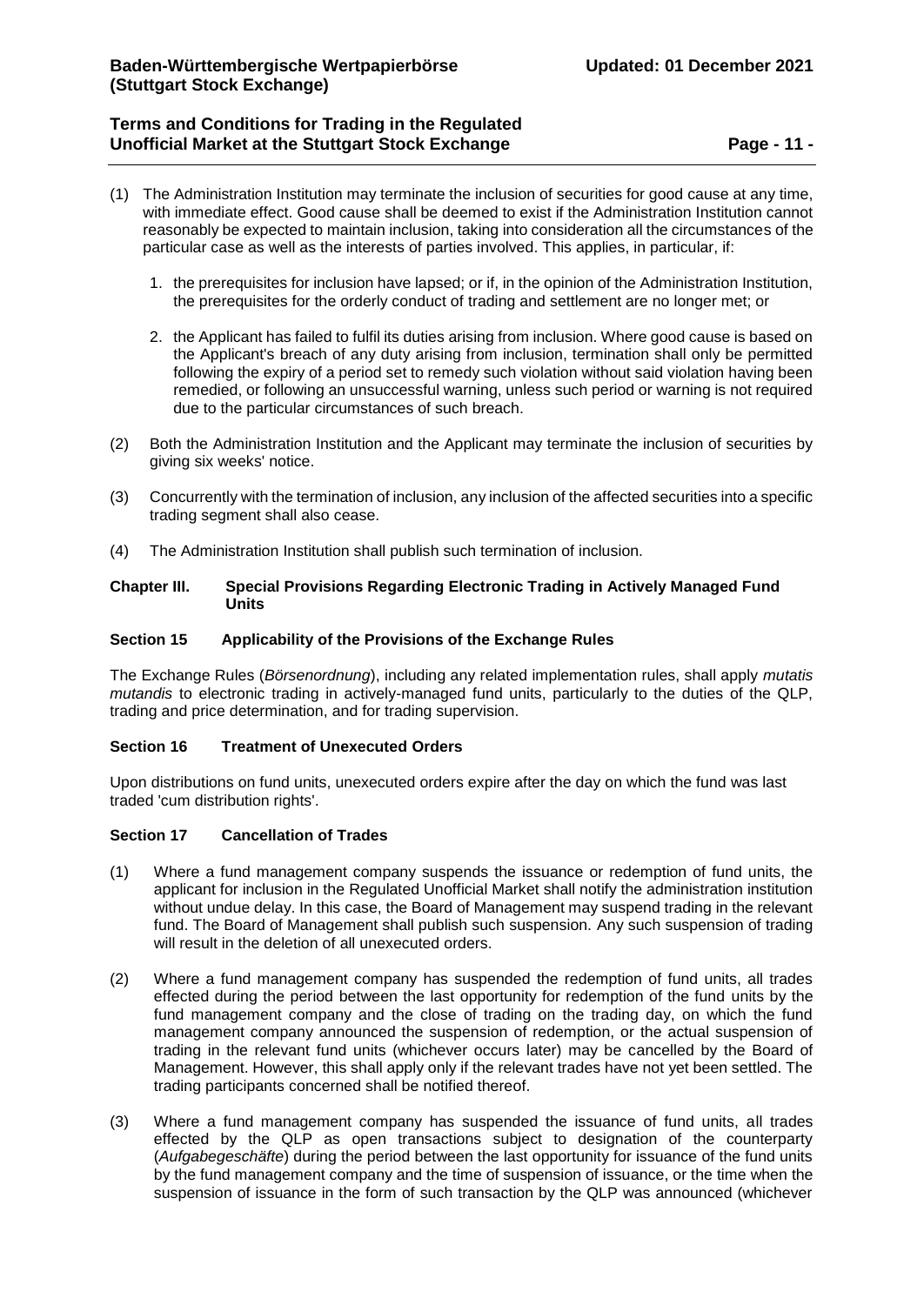# **Terms and Conditions for Trading in the Regulated Unofficial Market at the Stuttgart Stock Exchange <b>Page -** 12 -

occurs later) may be cancelled by the Board of Management upon the QLP's application. However, this shall apply only if the relevant trades have not yet been settled. The trading participants concerned shall be notified thereof.

(4) Where the Board of Management has suspended trading in a fund, trading shall only resume after a reasonable waiting period.

## <span id="page-11-0"></span>**Chapter IV. Special Provisions for the Electronic Trading of Derivative Securities in the EUWAX Trading Segment (EUWAX Rules and Regulations)**

### Introduction

The European Warrant Exchange – EUWAX – segment is an Exchange trading segment for electronic trading of derivative securities included in the Exchange's Regulated Unofficial Market. The EUWAX segment is specifically designed to meet the needs of private investors. The provisions below prescribe quality standards for the trade in said derivative securities, ensuring continuous tradability of such securities at fair prices – particularly for private investors.

### <span id="page-11-1"></span>**Section 18 Admission of Derivative Securities to the EUWAX Trading Segment**

- (1) Upon application of the Issuer or an enterprise affiliated with the Issuer (as defined in sections 15 *et seq*. of the AktG), the Board of Management may admit derivative securities to the EUWAX trading segment if the relevant securities are included in the Regulated Unofficial Market at the Exchange.
- (2) The application for admission of derivative securities to the EUWAX trading segment may be submitted together with the application for inclusion of such derivative securities into trading in the Regulated Unofficial Market at the Exchange.
- (3) Admission of derivative securities to the EUWAX trading segment is subject to the following prerequisites:
	- 1. The Applicant covers the derivative securities as a Market-Maker, as defined for the purposes of the EUWAX trading segment. The Applicant may instruct third parties with the Market-Making activity for the derivative securities, provided that prior notice is given to the Administration Institution. Any change of such third party shall also require prior notice to the Administration Institution. Instructing a third party as a Market-Maker for derivative securities shall not affect the Applicant's responsibility to fulfil its duties.
	- 2. The Applicant meets the technical requirements for covering the derivative securities as a Market-Maker. Such requirements are deemed fulfilled if orderly exchange trading and the orderly settlement of trades executed at the Exchange is ensured at all times – and, in particular, provided that the Applicant has entered into an Issuer Agreement with Boerse Stuttgart GmbH. Instructing a third party as a Market-Maker for derivative securities shall only be permissible if orderly exchange trading and the orderly settlement of trades executed at the Exchange is ensured at all times – and, in particular, provided that the third party has entered into a Supplemental Agreement for Market-Makers to the Connection Agreement for trading participants with Boerse Stuttgart GmbH. Any change of third party shall also require conclusion of said Supplemental Agreement for Market-Makers.
	- 3. The Applicant, and to the extent that the Applicant instructs a third party as a Market-Maker for derivative securities – the third party shall communicate contact persons for the technical connection and for trading to the Administration Institution, submitting the contact details where these contact persons can be reached during the trading hours of derivative securities covered.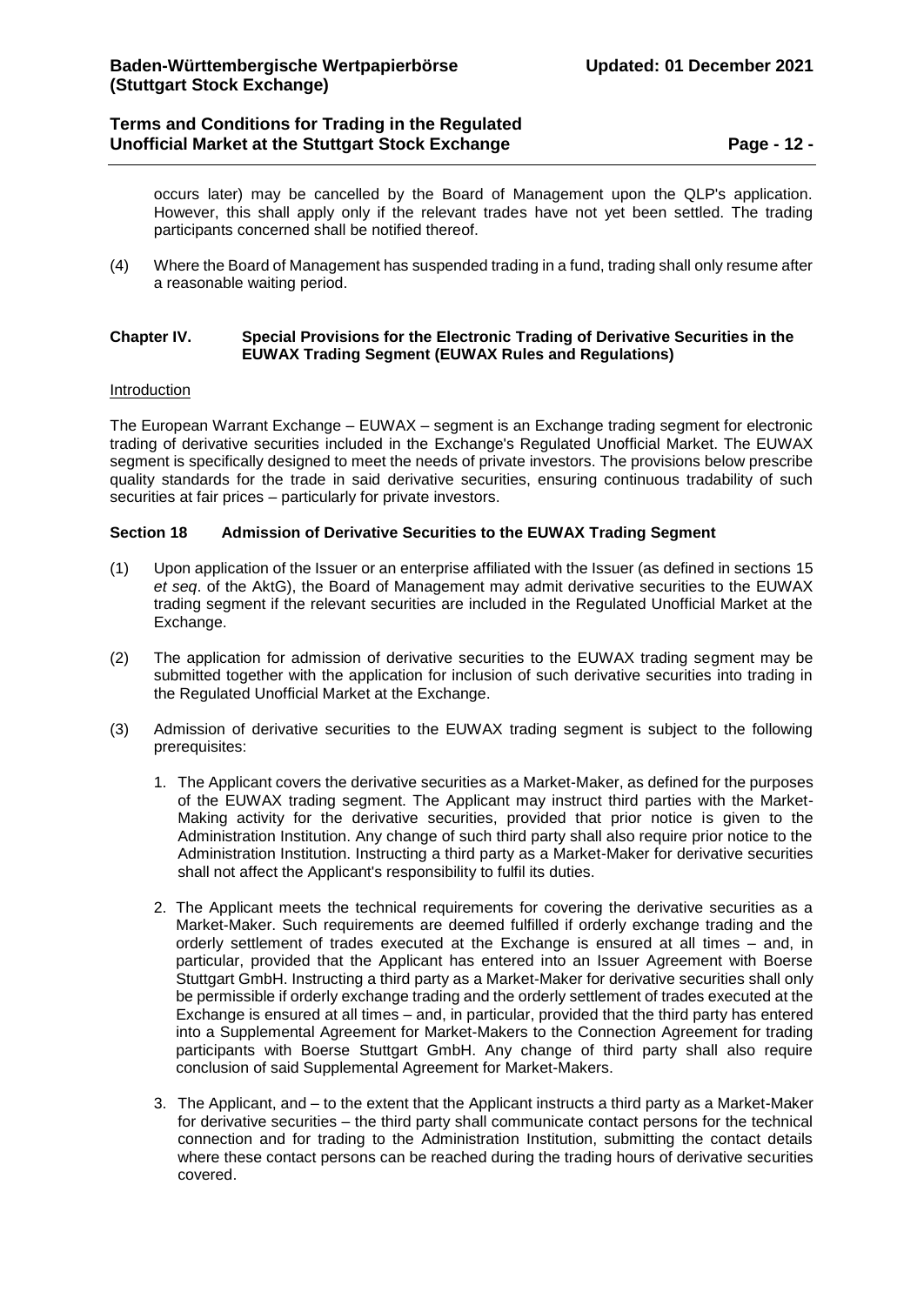# **Terms and Conditions for Trading in the Regulated Unofficial Market at the Stuttgart Stock Exchange <b>Page -** 13 -

- 4. The Applicant and, to the extent that the Applicant instructs a third party as a Market-Maker for derivative securities, the third party shall use a separate Xitaro participant number for settlement of trades entered into in connection with market-making for these derivative securities.
- (4) The Administration Institution shall publish the admission of derivative securities to the EUWAX trading segment.

## <span id="page-12-0"></span>**Section 19 Application for Admission**

- (1) Any application for the admission of derivative securities to the EUWAX trading segment must be lodged in writing.
- (2) The application for admission of derivative securities to the EUWAX trading segment must include the following master data, and the Applicant shall notify the Administration Institution of any changes to such master data without delay:
	- 1. a proposal for the allocation of individual securities to product groups and sub-groups in accordance with section 20 below;
	- 2. the minimum period of time during the general trading hours during which the Market-Maker appointed for the derivative securities will quote non-binding bid and ask prices on a continuous basis (which period the Board of Management shall take into account as a framework for determining specific trading hours for the derivative securities); and
	- 3. the selection of a liquidity model (as defined in section 24), provided that (i) the Administration Institution has defined such trading models; and (ii) that this concerns the first-time admission of derivative securities within a given instrument group for which the Applicant files an application for admission to the EUWAX trading segment.

The administration institution may request further information.

(3) The application for admission of derivative securities to the EUWAX trading segment shall also include all the supporting evidence and documents required to demonstrate that all prerequisites for admission have been met. The Administration Institution shall be entitled to request further documents or evidence.

### <span id="page-12-1"></span>**Section 20 Segmentation and Allocation of Securities to Product Groups**

(1) Securities listed in the EUWAX trading segment are broken down into the product groups Investment Products and Leveraged Products.

The Investment Products product group comprises the sub-groups of:

- **EXEDENT INVESTMENT CERTIFICATES** (including related structures); and
	- equity-linked bonds ('reverse convertibles').

The Leveraged Products product group comprises the sub-groups of:

- **u** warrants;
- knock-out products;
- **factor certificates; and**
- **•** exotic products.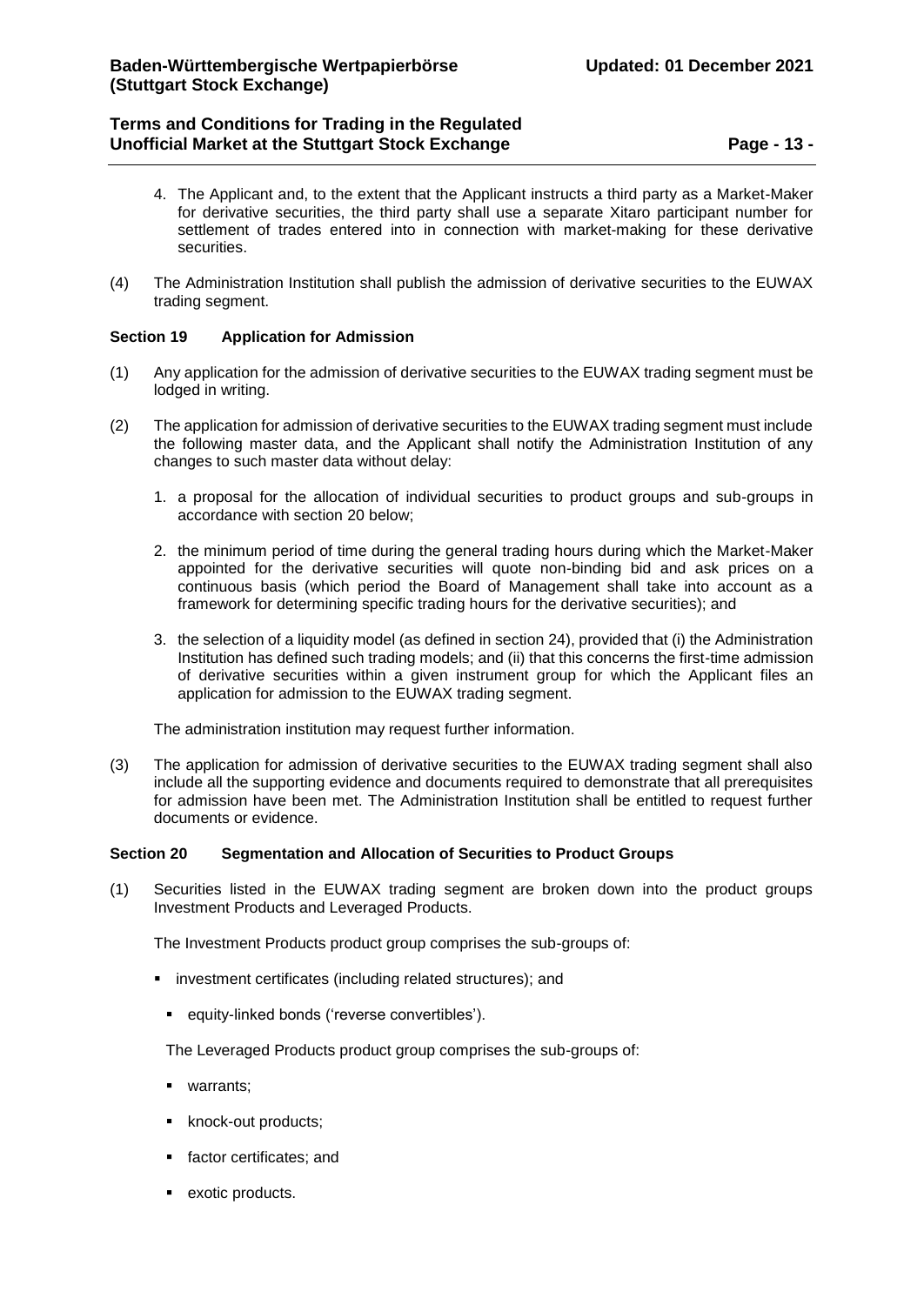# **Terms and Conditions for Trading in the Regulated Unofficial Market at the Stuttgart Stock Exchange <b>Page -** 14 -

- (2) The Administration Institution shall allocate the individual derivative securities to product groups as per the preceding paragraph (1). Such allocation shall comply with the proposal submitted by the Applicant pursuant to section 19 (2) no. 1.
- (3) The Administration Institution is authorised to change the allocation of individual derivative securities to product groups as per paragraph (1). It shall notify the Applicant, either in writing or electronically, of any changes in allocation by no later than two days prior to the change entering into effect.

### <span id="page-13-0"></span>**Section 21 Market-Maker Duties**

- (1) During the trading hours of the derivative securities for which the Market-Maker provides quotes, the Market-Maker shall provide non-binding buy and sell prices on a continuous basis (Market Maker Price Information). Upon the QLP's request, the Market-Maker shall provide the QLP with a binding bid and offer price (including volume) to be forwarded by the QLP (following completed communication between the Market-Maker and the QLP) as an order of the Market-Maker in connection with the QLP S information to the electronic trading system of the Exchange (Orders on Request). Market-Maker Price Information and Orders on Request shall be in line with prevailing market conditions at all times.
- (2) Market-Maker Price Information quoted by a Market-Maker, or Orders on Request, must be valid for a nominal amount of no less than EUR 3,000.00 or 10,000 securities (for securities quoted in units) for Leveraged Products, and for no than less than EUR 10,000.00 or 10,000 securities, or a nominal value of no less than EUR 10,000.00 (for securities quoted in percentage terms) for Investment Products.
- (3) Where a derivative security admitted to the EUWAX trading segment, pursuant to a decision of the Administration Institution, is only in the trading model an auction in euro (time-driven), or in the trading model an auction in foreign currency (time-driven) traded in one single auction per day, the Market-Maker is obliged to provide Market-Maker Price Information, and to submit Orders on Request, for at least one hour, starting with the predetermined period. This obligation only exists until the single price determination has been carried out.
- (4) Market-Maker Price Information and Orders on Request may only be quoted with three decimal places up to an amount of EUR 0.25. The Administration Institution may permit exceptions to the format of Market-Maker Price Information and Orders on Request.

### <span id="page-13-1"></span>**Section 22 Exceptions to the Duties of the Market-Maker**

- (1) Exceptions to the Market-Maker's obligation to provide Market-Maker Price Information, and to submit Orders on Request, exist only where quoting a bid and ask price cannot reasonably be expected, i.e. specifically in the case of:
	- 1. special circumstances with regard to the technology used by the Market-Maker; or
	- 2. a special market situation characterised by one of the following:
		- a) extraordinary market movements of the underlying, owing to special circumstances in its home market or special events, when determining the price of the security taken into consideration as the underlying instrument (or used as a hedge regarding the underlying);
		- b) serious disruption of the economic or political situation;
		- c) the suspension of trading in the underlying instrument, or other circumstances which prevent the conclusion of hedging transactions in the underlying instrument that are in line with prevailing market conditions; or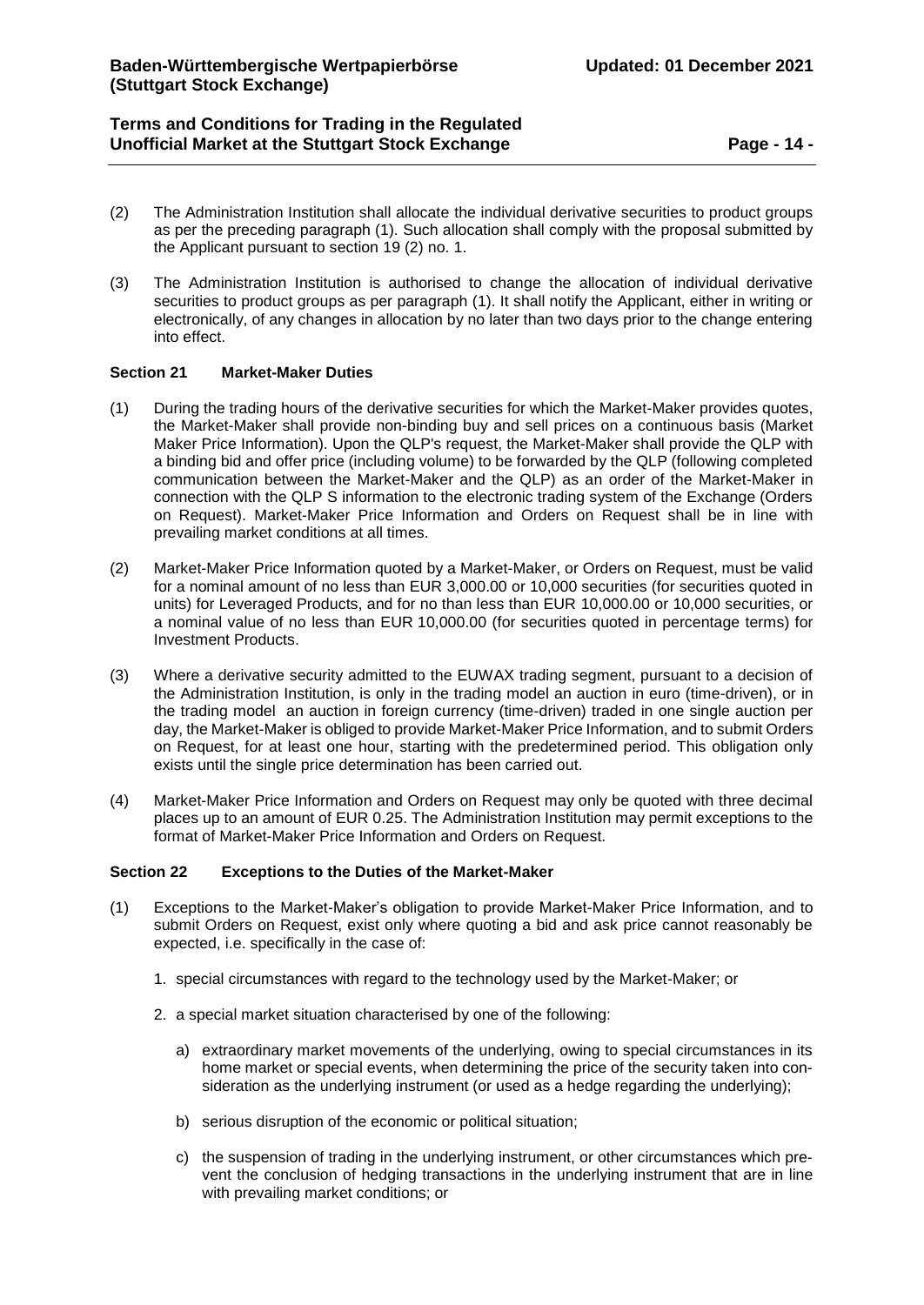# **Terms and Conditions for Trading in the Regulated Unofficial Market at the Stuttgart Stock Exchange <b>Page -** 15 -

- d) a holiday in the home market of the security taken into consideration as the underlying instrument.
- (2) In the cases outlined in paragraph 1 above, the Market-Maker shall be obliged to submit a quote showing a value of zero on both the bid and ask sides as Market-Maker Price Information and Order on Request.
- (3) Exceptions to the Market-Maker's obligation to provide Market-Maker Price Information, and to submit Orders on Request, also exist only where quoting an ask price cannot reasonably be expected. In addition to the exceptions set out in paragraph 1, this may apply particularly if:
	- 1. a certain derivative securities issue is sold out;
	- 2. where the original risk/return profile of a derivative security has changed materially, due to a defined threshold having been reached or broken;
	- 3. where there is an indication that a pre-defined threshold of a derivative security has been broken (or threatens to be broken) outside the trading hours of the underlying instrument on the Reference Market (pending knock-out); or
	- 4. where the derivative security has been terminated by the Issuer.

The obligation of the Market-Maker to continue providing and submitting buy prices in line with prevailing market conditions shall continue to exist.

- (4) In the cases outlined in paragraph 3 above, the Market-Maker shall be obliged to submit a quote showing a value of zero on the ask side as Market-Maker Price Information and Order on Request.
- (5) The Market-Maker may notify the Board of Management (by e-mail to [stoerung@boerse](mailto:stoerung@boerse-stuttgart.de)[stuttgart.de\)](mailto:stoerung@boerse-stuttgart.de) of the reason for the respective quotation interruption, as a voluntary disclosure. The Market-Maker shall be obliged to give notice (by e-mail to [stoerung@boerse-stuttgart.de\)](mailto:stoerung@boerse-stuttgart.de) as soon as the provision of Market-Maker Price Information can be resumed. The Board of Management may publish the reason for the interruption on the Stuttgart Stock Exchange website (www.boerse-stuttgart.de).
- (6) Upon request by the Board of Management or the Trading Surveillance Office, the Market-Maker shall communicate the reason for the interruption without delay.

### <span id="page-14-0"></span>**Section 23 Special Provisions for Trading Derivative Securities in the EUWAX Trading Segment**

- (1) As a rule, derivative securities admitted to the EUWAX trading segment are traded in the trading model continuous auctions in euro (order-driven) or in the trading model continuous auctions in foreign currency (order-driven).
- (2) Derivative securities admitted to the EUWAX trading segment are covered by Market-Makers.
- (3) QLP S information must not be outside the price information provided by the Market-Maker. Exchange prices shall not be determined outside the QLP S Information.

### <span id="page-14-1"></span>**Section 24 Trading Models in the EUWAX Trading Segment**

(1) Trading of derivative securities in the EUWAX trading segment takes place according to various liquidity models. These trading models only differ insofar as to whether the QLP is required to use available third-party liquidity ("Market-Maker Liquidity"), or whether it may provide its own liquidity ("QLP Liquidity").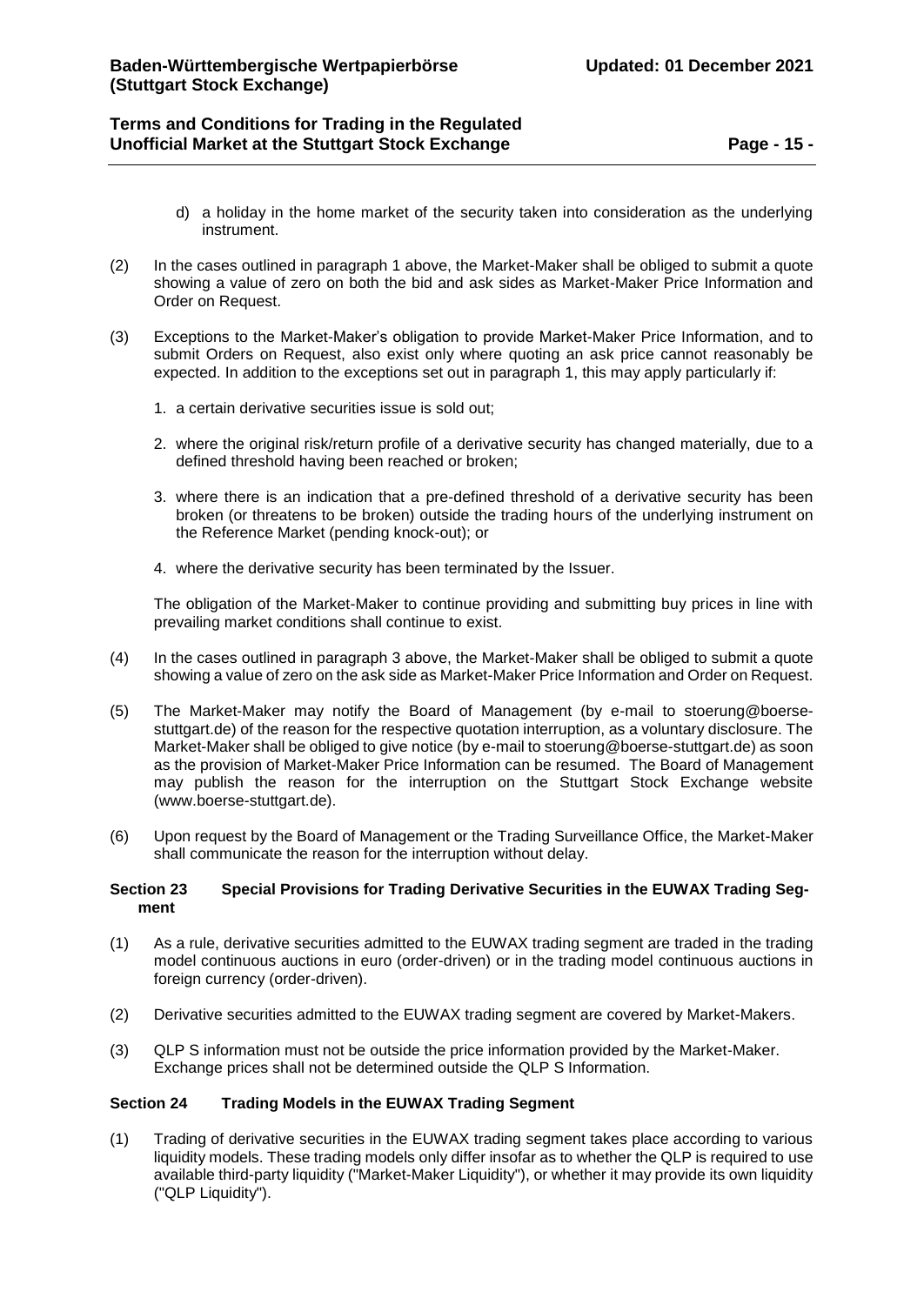# **Terms and Conditions for Trading in the Regulated Unofficial Market at the Stuttgart Stock Exchange <b>Page -** 16 -

- (2) In their application for admission of derivative securities to the EUWAX trading segment, Applicants are obliged to select one of the liquidity models outlined above, separately for each product group in accordance with section 20 above. The prerequisites defined for each liquidity model must be met for a product group in its entirety.
- (3) Applicants shall be entitled to apply for re-allocation of derivative securities admitted to the EUWAX trading segment, to another liquidity model, separately for each product group in accordance with section 20 above. The prerequisites defined for each trading model must be met for a product group in its entirety. The application for re-allocation must be made in writing.
- (4) The Administration Institution shall be authorised to re-allocate derivative securities admitted to the EUWAX trading segment to another trading model, separately for each product group in accordance with section 20 above, provided that:
	- 1. the prerequisites for selection of a specific liquidity model have not been met for a minimum of two days; or
	- 2. the Market-Maker fails to comply with the requirements for response times on two days within an observation period of ten Exchange trading days.
- (5) Derivative securities will be re-allocated to a liquidity model for which the applicant fulfils the requirements with regard to all derivative securities within the product group concerned. Where derivative securities that were re-allocated as a result of a subsequent waiver of requirements then meet the requirements of several liquidity models with respect to the relevant product group, the Applicant may – at any time from the announcement by the Administration Institution of the re-allocation, until 60 minutes before the start of the general trading hours on the next Exchange trading day – notify the Administration Institution of the eligible liquidity model to which the respective product group shall be allocated. Where this option is not exercised, the Administration Institution shall be entitled to decide on the selection of the liquidity model.
- (6) The re-allocation shall be effective on the Exchange trading day following the day of the Administration Institution's decision.
- (7) Re-admission to liquidity model C is possible at the Applicant's request if the requirements of liquidity model C concerning response times are satisfied by the competent Market-Maker on five consecutive Exchange trading days.

### <span id="page-15-0"></span>**Section 25 Liquidity Model A**

- (1) For liquidity model A, the QLP is free to choose the type of liquidity used, whereby QLP Liquidity and Market-Maker Liquidity have the same priority.
- (2) Whether QLP Liquidity or Market-Maker Liquidity is provided shall be within the QLP's discretion, to be exercised on a case-by-case basis.

## <span id="page-15-1"></span>**Section 26 Liquidity Model B**

- (1) Market-Maker Liquidity has priority over QLP Liquidity in liquidity model B. Accordingly, the QLP shall prioritise Market-Maker Liquidity over its own liquidity.
- (2) The QLP may only make QLP Liquidity available if an electronic request to the Market-Maker is not answered within five seconds, or the Market-Maker offers less that the required volume.
- (3) Within the Market-Maker Price Information that has passed the plausibility check, the QLP may make QLP Liquidity available at any time, in order to facilitate executions or to avoid partial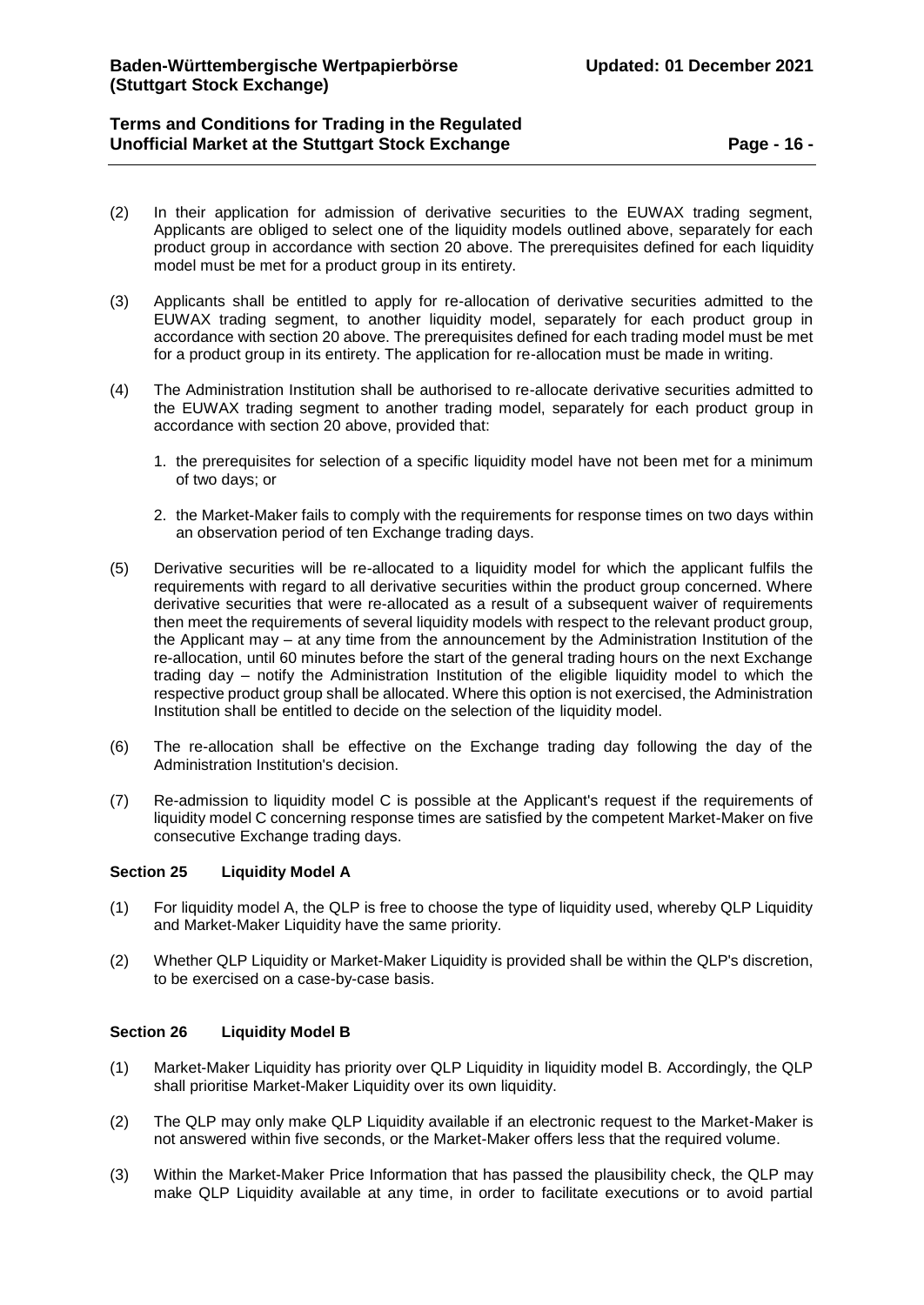executions.

- (4) Liquidity model B may only be selected if the Market-Maker uses a connection model which provides for the transmission of Orders on Request by way of an electronic communication system, which system shall facilitate a complete logging of communications.
- (5) If communication by means of this electronic communications system is not available for technical reasons, all derivative securities for which the Market-Maker concerned provides quotes shall be traded in accordance with the rules of liquidity model A for the duration of the malfunction.

### <span id="page-16-0"></span>**Section 27 Liquidity Model C**

- (1) The QLP may not provide QLP liquidity unless the QLP liquidity (which may only be made available by the QLP within the boundaries of Market-Maker Price Information) serves to avoid partial executions within the Market-Maker Price Information, or to facilitate economically viable partial executions.
- (2) Liquidity model C may only be selected if the Market-Maker uses a connection model which provides for the transmission of Orders on Request by way of an electronic communication system, which system shall facilitate a complete logging of communications.
- (3) If communication by means of this electronic communications system is not available for technical reasons, all derivative securities for which the Market-Maker concerned provides quotes shall be traded in accordance with the rules of liquidity model A for the duration of the malfunction.
- (4) If there is an order book situation that has been identified as being executable, the QLP will submit an electronic request for Market-Maker Liquidity, which must be provided by the Market-Maker within five seconds.
- (5) If there is no response received within 15 seconds, the situation will be logged as being "not executable". Nevertheless, the QLP shall continue to try to obtain liquidity from the Market-Maker in order to enable order execution. The Administration Institution shall be notified thereof.
- (6) The Administration Institution (or a third party instructed by it) shall measure and record the response times of a Market-Maker for derivative securities in any given product group. 85% of the requests directed to a Market-Maker during the course of any day in connection with the derivative securities in any given product group must be answered by the Market-Maker within five seconds; 95% of the requests must be answered within 15 seconds. Malfunctions reported by the Market-Maker, during which communication by means of the electronic communications system is not possible for technical reasons, shall be excluded from the calculation. Likewise, requests exceeding EUR 50,000 shall also be excluded from the calculation.

## <span id="page-16-1"></span>**Section 28 Price Determination in Securitised Derivatives Traded 'Bid Only'**

- (1) For securitised derivatives quoted in units, which are traded on a 'bid only' basis, prices in the electronic trading system may be determined as follows:
	- 1. where the Market-Maker's bid is lower than EUR 0.10, at the bid price;
	- 2. where the Market-Maker's bid is at least EUR 0.10 but lower than EUR 5.00, at a price not exceeding EUR 0.10 and not exceeding the bid by more than 30%; and
	- 3. for all other derivative securities, at a price not exceeding the bid by more than 2%.
- (2) A higher divergence shall only be permissible in exceptional cases, upon prior approval by the Trading Surveillance Office.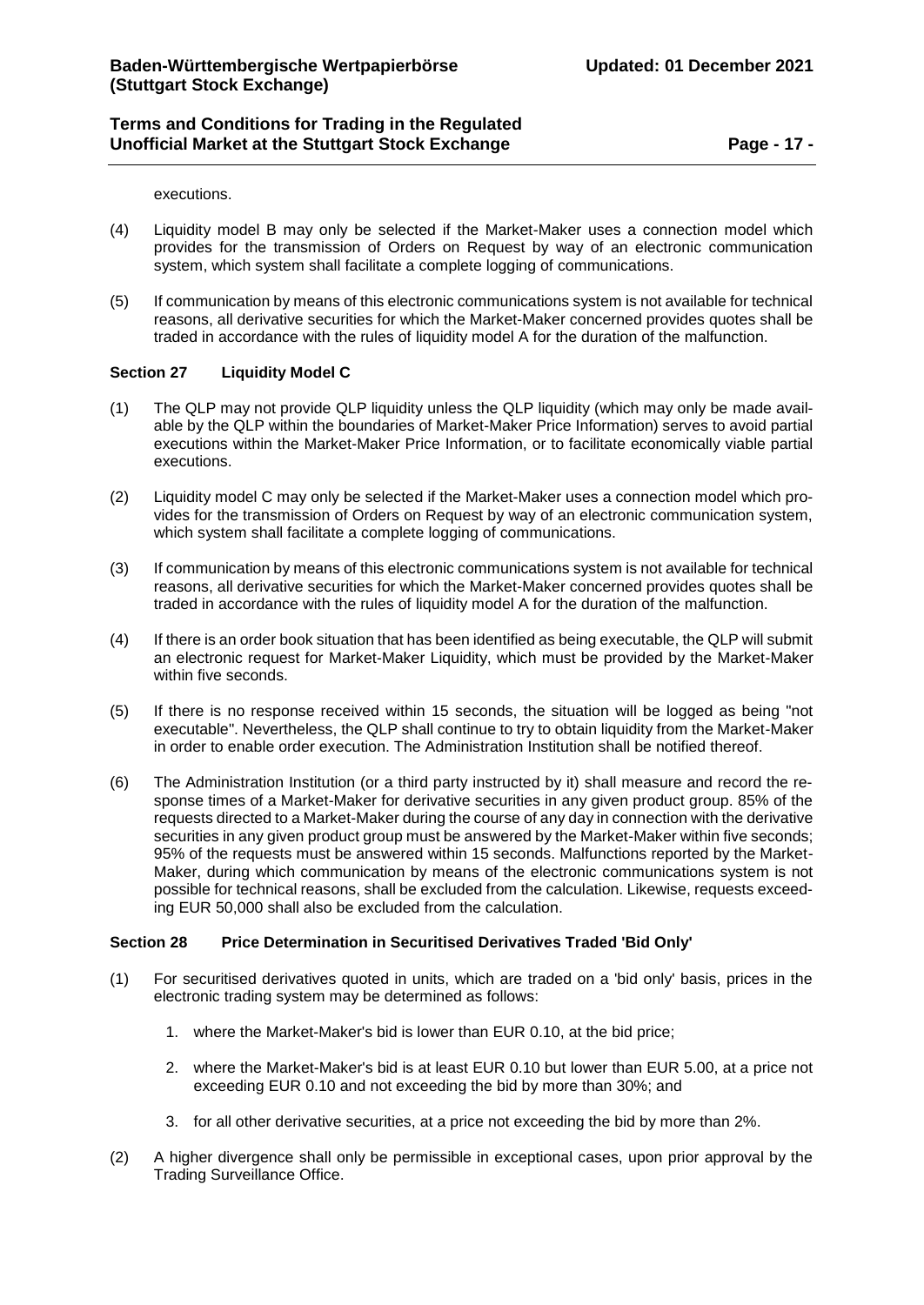# **Terms and Conditions for Trading in the Regulated Unofficial Market at the Stuttgart Stock Exchange <b>Page -** 18 -

## <span id="page-17-0"></span>**Section 29 Prohibition of Short Selling**

- (1) Trading participants shall not sell derivative securities admitted to the EUWAX trading segment if they do not hold sufficient stock in such derivative securities.
- (2) The above provisions shall not apply to the QLP, as well as to Market-Makers, and in situations in which a sale took place unintentionally (despite insufficient stock in securities) as a result of reversals, technical problems or similar events.

### <span id="page-17-1"></span>**Section 30 Market-Makers's Special Record-Keeping and Disclosure Duties**

Market-Makers shall be obliged to disclose the quantity of securities sold and outstanding, as well as to the quantity of securities exercised, upon request by the Trading Surveillance Office or the Administration Institution.

### <span id="page-17-2"></span>**Section 31 EUWAX Plenary Assembly**

- (1) The Administration Institution shall convene a meeting of all Issuers ("EUWAX Plenary Assembly") at least once a year. The EUWAX Plenary Assembly shall discuss all questions concerning matters of principle. The EUWAX Plenary Assembly shall be responsible for the election of the EUWAX Committee members in accordance with section 32 (2) nos. 2, 3, and 4 below.
- (2) Enterprises upon whose application derivative securities have been admitted to the EUWAX trading segment shall be entitled to attend the EUWAX Plenary Assembly. The Administration Institution, Boerse Stuttgart GmbH, and the responsible QLP attend the meetings of the EUWAX Plenary Assembly, but have no right to vote.
- (3) The EUWAX Plenary Meeting is deemed to have a quorum when more than one half of its members take part in the passing of a resolution. If unable to attend, a member of the EUWAX Plenary Assembly may appoint another member to act as his or her proxy. Resolutions shall be passed by a simple majority of all votes cast.
- (4) When resolutions are passed in writing or by telex, telephone, facsimile or by electronic media (email), a motion shall be deemed to have been passed if more than one half of the members have responded within a period set by the Administration Institution, and if the majority of such responding members agreed to the motion.

### <span id="page-17-3"></span>**Section 32 EUWAX Committee**

- (1) A EUWAX Committee shall be established to advise the Administration Institution on the following issues:
	- 1. adoption and amendment of rules concerning the EUWAX trading segment in particular:
		- a) the establishment and specification of liquidity models;
		- b) specifying details regarding Market-Makers' and QLPs' obligations; and
		- c) the treatment of errors in connection with price determination;
	- 2. proposals regarding the segmentation of the EUWAX trading segment;
	- 3. decisions on questions concerning matters of principle; or
	- 4. decisions on measures to further develop derivatives trading at the Exchange, taking into account the interests of Issuers, of trading participants, and of investors.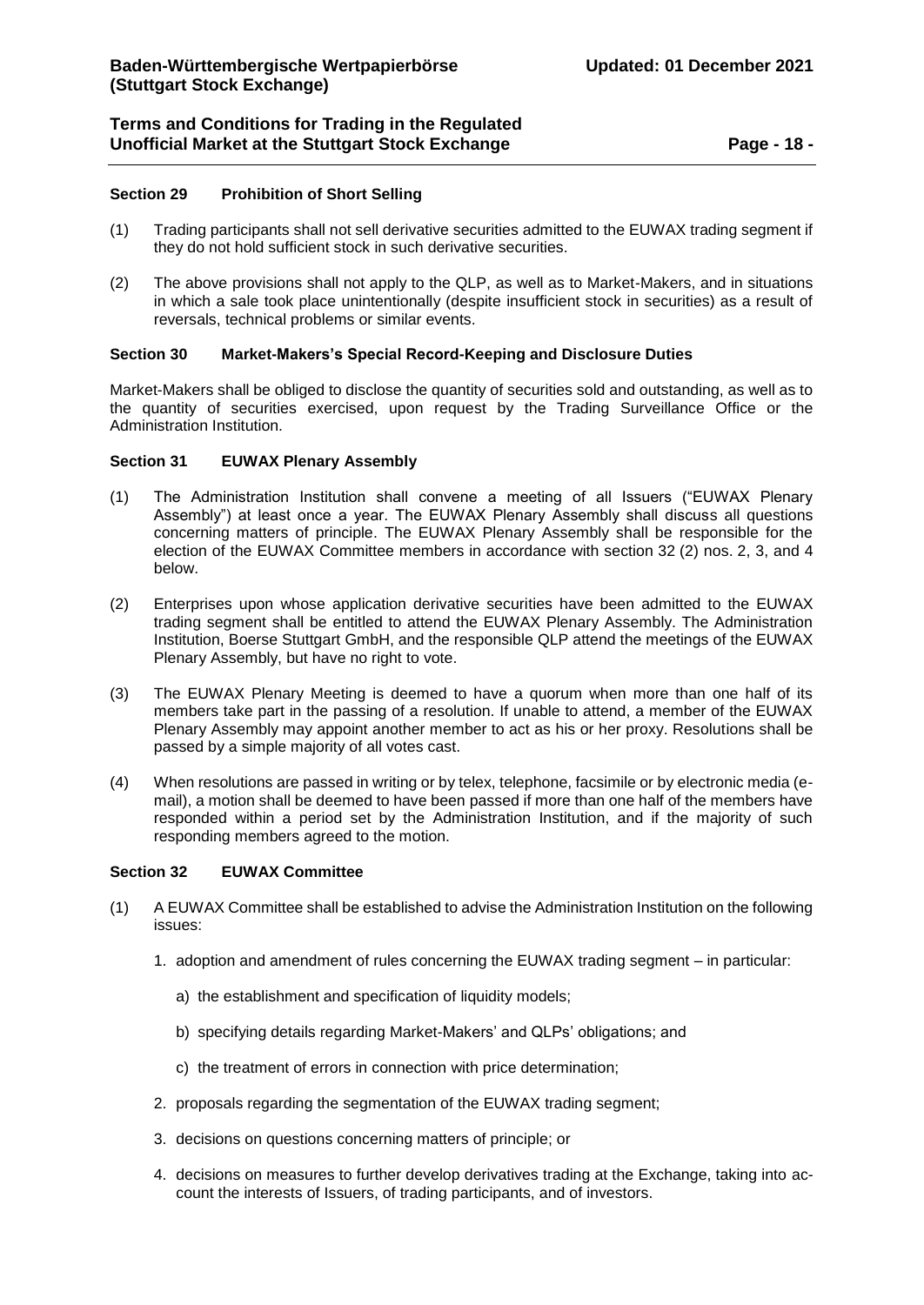Where matters of principle related to aforementioned issues are discussed, the Administration Institution shall give the EUWAX Committee the opportunity to comment before a decision is taken.

- (2) The EUWAX Committee shall have the following composition:
	- 1. The four members of the EUWAX Plenary Meeting whose securities were traded most actively from 1 January to 31 December of each year, as assessed on the basis of executed customer orders, are entitled to delegate one person each to act as their representative in the EUWAX Committee in the following year. However, members of the EUWAX Plenary Meeting shall only be entitled to delegate if the member (or an affiliated enterprise) has assumed the marketmaking obligation, or has instructed an affiliated enterprise (as defined by section 15 et seq. of the AktG) accordingly. The respective right to delegate applies to the respective member whose securities were traded most only as long as it fulfils its market-making obligation either itself or through an affiliated enterprise (as defined by section 15 et seq. of the AktG). The delegate's membership in the EUWAX Committee ends automatically when the right of delegation expires.
	- 2. Two representatives nominated by the Administration Institution and elected by the EUWAX Plenary Meeting from amongst its members. The term shall be two years. Re-election shall be permissible.
	- 3. Three representatives proposed by the Administration Institution and elected by the EUWAX Plenary Assembly as representatives of the enterprises admitted to trading on the Exchange. The term shall be two years. Re-election shall be permissible.
	- 4. One representative proposed by the Administration Institution and elected by the EUWAX Plenary Assembly as an investor representative. The term shall be two years. Re-election shall be permissible.
- (3) Each enterprise may be represented in the EUWAX Committee by one delegate only. Where an enterprise does not exercise its right in accordance with paragraph (2) no. 1 above, or where a representative of an enterprise is already a member of the EUWAX Committee for other legal reasons, the right of delegation shall pass to the member of the EUWAX Plenary Meeting with the next highest turnover. The members of the EUWAX Committee elect the chairperson of the Committee and a deputy from amongst their ranks. The Administration Institution attends the EUWAX Committee meetings, but has no right to vote.
- (4) The EUWAX Committee is deemed to have a quorum when more than one half of its members take part in the passing of a resolution. If unable to attend, a member of the EUWAX Committee may appoint another member to act as his or her proxy. Resolutions shall be passed by a simple majority of all votes cast. Abstention from voting does not constitute voting. In the case of a tie vote, the vote of the chairperson shall be decisive. Where the chairperson abstains from voting, the motion shall be deemed rejected.
- (5) When resolutions are passed in writing or by telex, telephone, facsimile or by electronic media (email), a motion shall be deemed to have been passed if more than one half of the members have responded within a period set by the Administration Institution, and if the majority of such responding members agreed to the motion.
	- (6) Over and above the provisions of this section 32, the EUWAX Committee shall adopt its own internal rules of procedure.

### <span id="page-18-0"></span>**Section 33 Declaration of the EUWAX Committee Regarding Proprietary Trading Amongst EUWAX Issuers**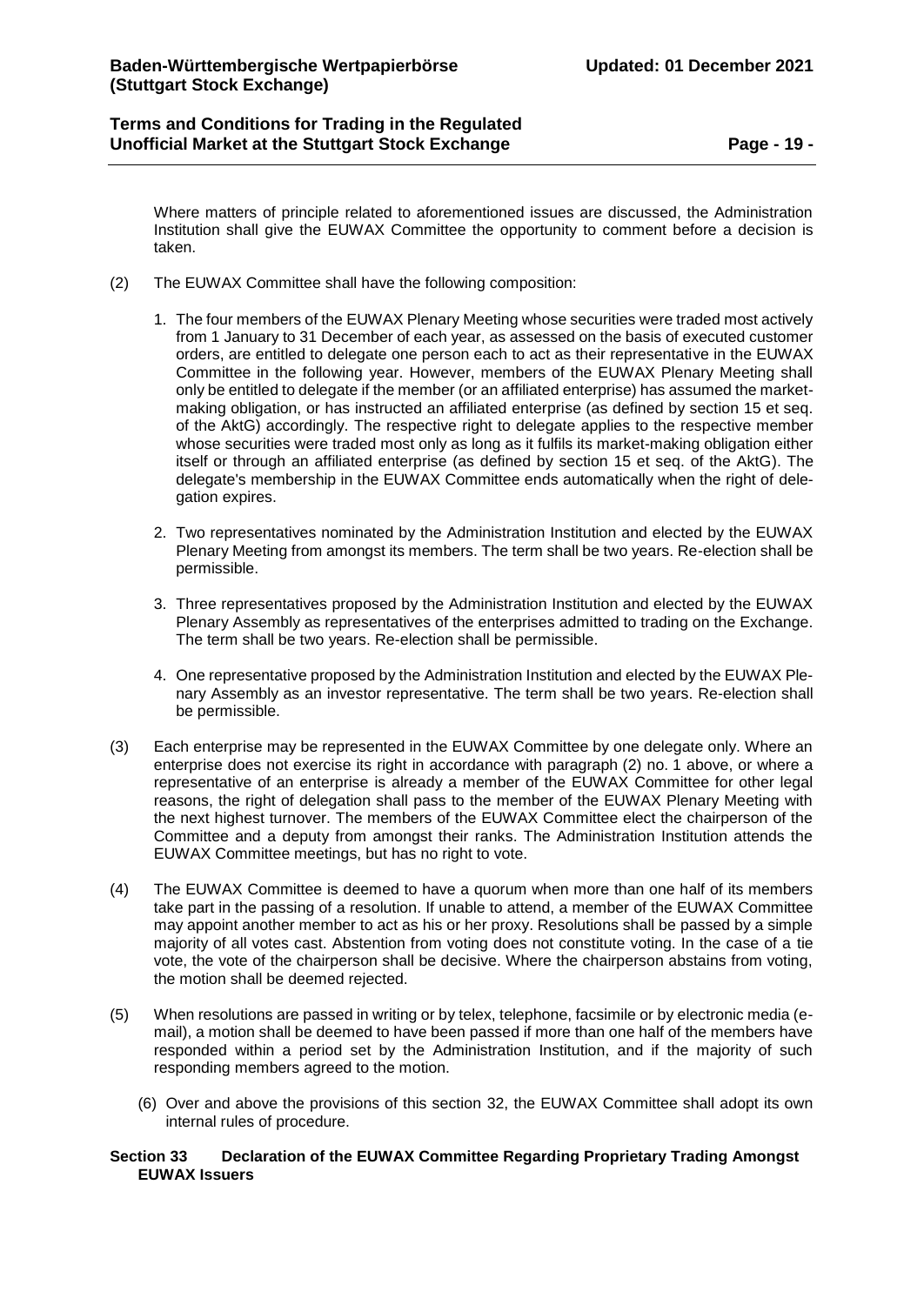# **Terms and Conditions for Trading in the Regulated Unofficial Market at the Stuttgart Stock Exchange <b>Page -** 20 -

If an Issuer in the EUWAX trading segment becomes aware of a Market-Maker offering to enter into transactions at terms which are not in line with prevailing market conditions, such Issuer should notify the Exchange. Given its focus on private investors, the Stuttgart Stock Exchange considers proprietary trades amongst Issuers to be undesirable if such trades are concluded to exploit prices which are not in line with prevailing market conditions.

### <span id="page-19-0"></span>**Section 34 Termination of Admission of Derivative Securities to the EUWAX Trading Segment**

- (1) The Administration Institution may terminate the admission of derivative securities to the EUWAX trading segment for good cause at any time, with immediate effect. Good cause shall be deemed to exist if the Administration Institution cannot reasonably be expected to maintain admission, taking into consideration all the circumstances of the particular case as well as the interests of parties involved. This shall apply, in particular, where the prerequisites for admission to the EUWAX trading segment have lapsed; or if, in the opinion of the Administration Institution, the prerequisites for the orderly conduct of trading and orderly settlement are no longer met.
- (2) Both the Administration Institution and the Applicant may terminate the admission of derivative securities to the EUWAX trading segment by giving two days' notice. In individual cases, the Administration Institution may permit the shortening of said period to one trading day.
- (3) Where pursuant to the terms and conditions of the securities prospectus the original risk/reward profile of a derivative security has changed materially due to a certain threshold having been reached or penetrated (barrier penetration or barrier breach), the Applicant for such securities shall give notice of the point in time of the barrier penetration, without delay, to the Board of Management. The means of transmission must be agreed with the Board of Management. Following receipt of this barrier penetration notice, the Administration Institution may terminate admission of these derivative securities to the EUWAX trading segment, effective by the end of the following Exchange trading day.
- (4) The termination of admission of derivative securities to the EUWAX trading segment shall not affect their inclusion in the Regulated Unofficial Market.
- (5) The Administration Institution shall publish the termination of admission of derivative securities to the EUWAX trading segment.

## <span id="page-19-1"></span>**Chapter V. Special Provisions for the Trading Segment 4-X**

### Introduction

The 4-X segment is an Exchange trading segment for electronic trading of foreign equities admitted to trading in the Regulated Market, or included in the Exchange's Regulated Market or Regulated Unofficial Market. The provisions below prescribe quality standards for the trade in said foreign equities, ensuring continuous tradability of foreign equities at fair prices – particularly for private investors.

## <span id="page-19-2"></span>**Section 35 Applicability of the Provisions of the Exchange Rules**

With regard to the 4-X trading segment, the provisions of the Exchange Rules and any rules for their implementation shall apply *mutatis mutandis* to foreign equities included in the Exchange's Regulated Unofficial Market, particularly to their admission, to trading and price determination as well as trade monitoring.

## <span id="page-19-3"></span>**Chapter VI. Special Provisions for the "Freiverkehr Plus" Trading Segment**

Introduction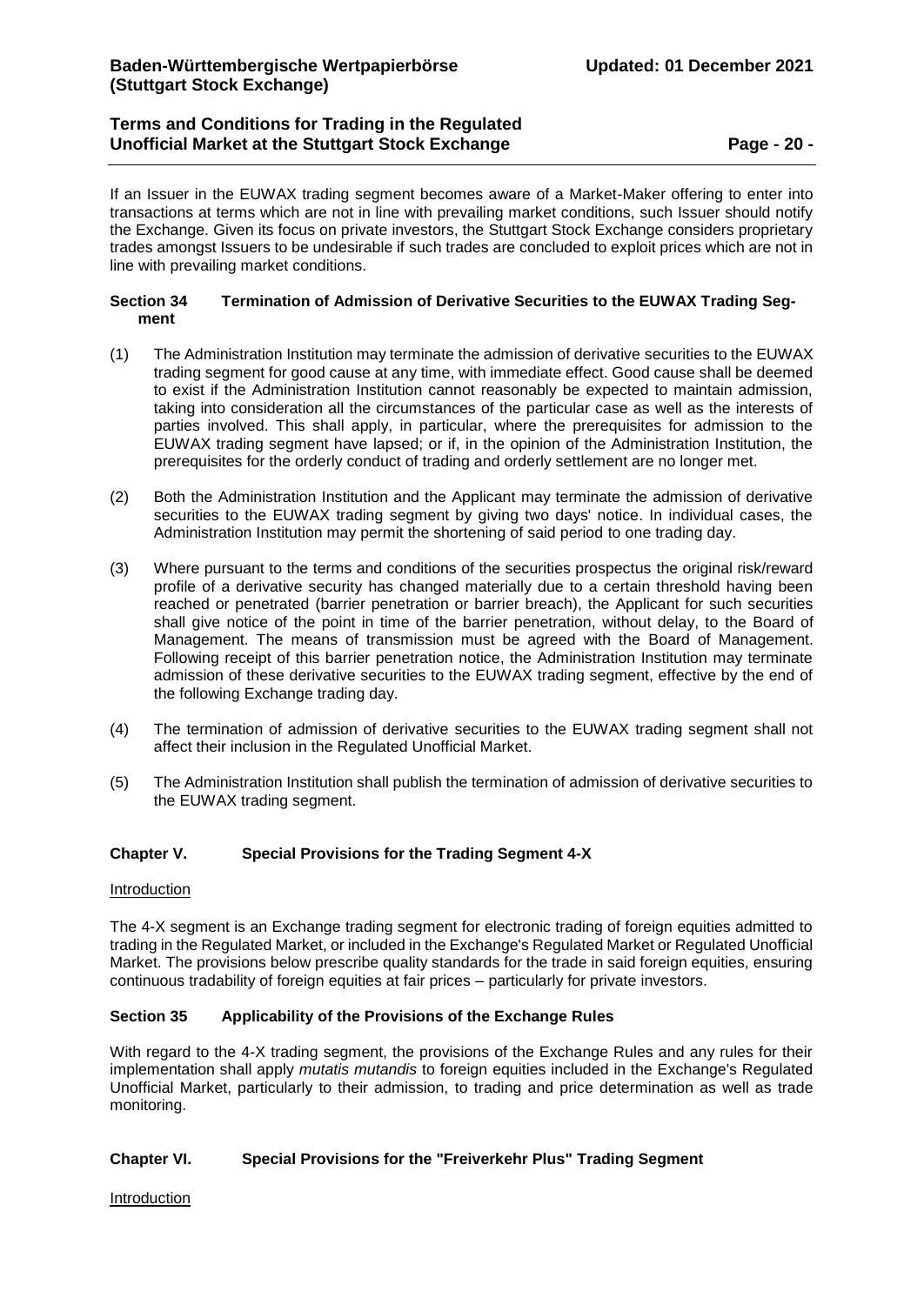# **Terms and Conditions for Trading in the Regulated Unofficial Market at the Stuttgart Stock Exchange <b>Page -** 21 -

The "Freiverkehr Plus" (Regulated Unofficial Market Plus) segment is an exchange trading segment specifically designed for trading shares (and certificates representing shares) of medium-sized enterprises. Issuers are responsible for ensuring that investors obtain all the information required for company valuation and investment decisions. Issuers thus ascertain a minimum level of disclosure and transparency that goes beyond established standards in the Regulated Unofficial Market. The goal is to ensure transparency in corporate communications, with the objective of facilitating investment decisions. The Exchange publishes information regarding all companies listed in this segment on a common, uniform electronic platform. This permits interested investors to standardise the preparation of information, and hence improve the efficiency of this process.

### <span id="page-20-0"></span>**Section 36 Admission of the Issuer's Shares (or Certificates Representing Shares) to the Freiverkehr Plus Trading Segment**

- (1) Upon application by the Issuer, the Administration Institution may admit the shares (or certificates representing shares) to trading in the Freiverkehr Plus segment, provided that such shares (or certificates representing shares) are included in the Exchange's Regulated Unofficial Market.
- (2) The application for admission of shares (or certificates representing shares) to the Freiverkehr Plus trading segment may be submitted together with the application for inclusion of such shares (or certificates representing shares) into trading in the Regulated Unofficial Market at the Exchange.
- (3) Inclusion of shares (or certificates representing shares) in the Freiverkehr Plus trading segment is subject to submission by the Issuer of a securities prospectus approved by the German Federal Financial Supervisory Authority (BaFin) in accordance with Regulation (EU) 2017/1129 of the European Parliament and Council or pursuant to Art. 29 et. seq. of the Regulation (EU) 2017/1129 of the European Parliament and Council by a competent authority of a third country (the "Prospectus"), in German or English language, provided that such Prospectus is required by law or prepared in accordance with Art. 4 of the Regulation (EU) 2017/1129 of the European Parliament and Council section 1 (3) of the German Securities Prospectus Act, together with a copy of the notice of approval issued by BaFin and information as to when and how the Prospectus was published. Where an English Prospectus is submitted, a German translation of the summary of such Prospectus shall be submitted additionally. No Prospectus shall be required if the relevant shares (or certificates representing shares) were previously listed in the Exchange's Regulated Market segment, and the admission to the Freiverkehr Plus segment is submitted in the context of a delisting of such securities from the Regulated Market and a transfer to the Regulated Unofficial Market.
- (4) The Administration Institution shall be authorised to impose further prerequisites for admission.
- (5) The Administration Institution shall publish the admission of shares (or certificates representing shares) to the Freiverkehr Plus trading segment.

## <span id="page-20-1"></span>**Section 37 Application for Admission**

- (1) Any application for the admission of shares (or certificates representing shares) to the Freiverkehr Plus trading segment must be lodged in writing.
- (2) The application requires the following enclosures:
	- 1. the Issuer's memorandum and/or articles of association (as amended);
	- 2. a current certified excerpt from the Issuer's Commercial Register entry, which is not older than six weeks at the time of lodging the application for admission;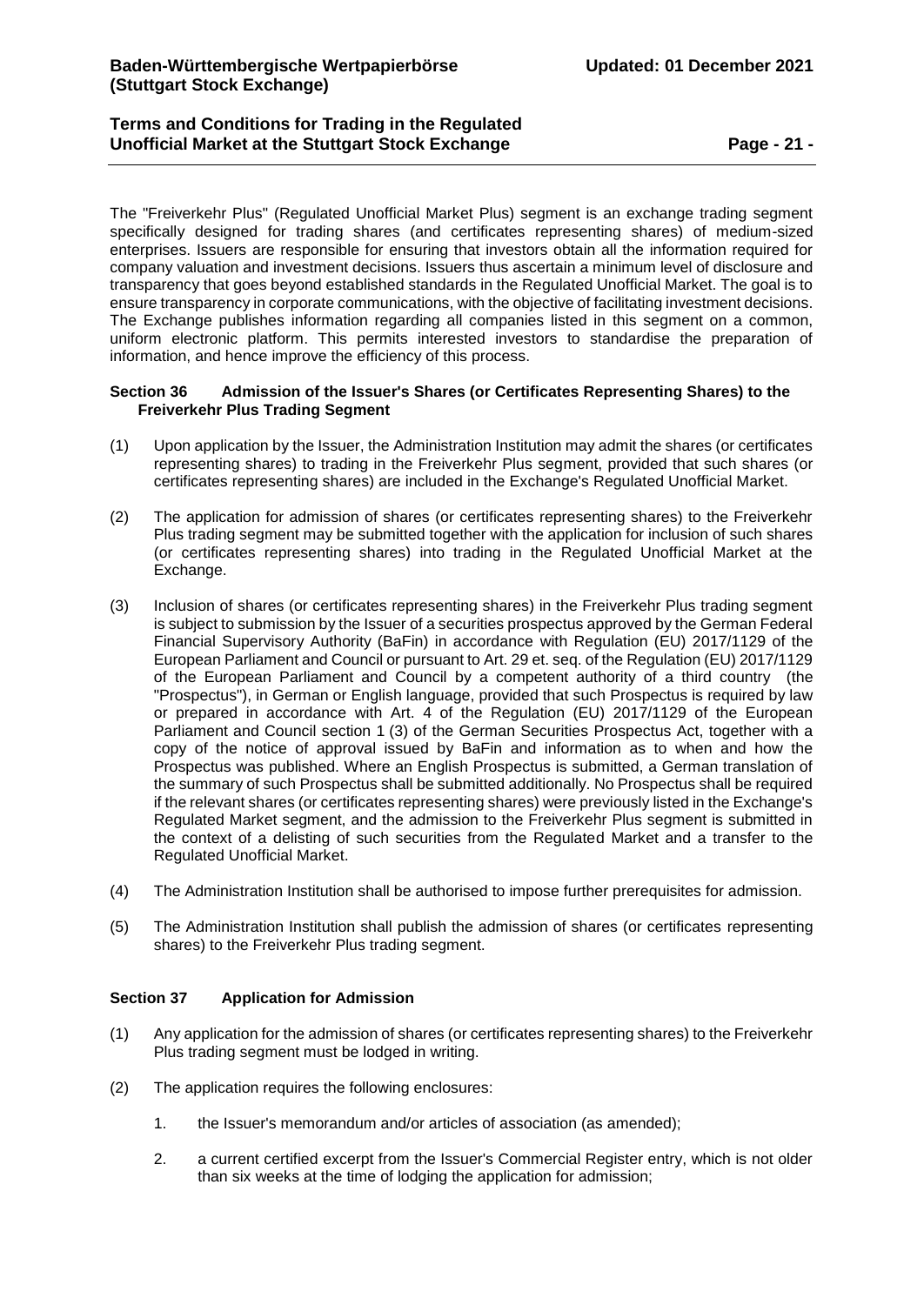# **Terms and Conditions for Trading in the Regulated Unofficial Market at the Stuttgart Stock Exchange <b>Page -** 22 -

- 3. the Issuer's financial statements (including notes, management report and auditors' opinion) for the financial year preceding the application. If the Issuer is obliged to prepare consolidated financial statements, or forms part of a consolidated group, then the consolidated financial statements (including notes, group management report and auditors' opinion) must also be submitted. When preparing the financial statements, the Issuer must not use exemptions and other relief options available to small limited companies;
- 4. the securities prospectus and summary (each if required pursuant to section 36 (3); Where no Prospectus is required, a current company profile shall be submitted instead;
- 5. a German-language fact sheet for publication on the Exchange's website (www.boersestuttgart.de) comprising the following details:
	- a) Details regarding shares (or certificates representing shares):
		- German Securities (WKN) / ISIN;
		- total number of shares (or certificates representing shares) issued, amount of the issued share capital, plus details regarding the free float and the shareholder structure.
	- b) Details regarding the Issuer:
		- the date on which the Issuer was established:
		- the accounting standards applied, and the end of the financial year;
		- names and job functions of the members of the Issuer's Management Board and Supervisory Board;
		- other securities of this Issuer which are traded at domestic or foreign trading venues, specifying the trading venue and trading segment as well as the WKN/ISIN of each security);
		- summary description of the Issuer's operating business, including its business divisions and products; and
- 6. Financial calendar, the contents of which comply with the requirements set out in section 38 (1) no. 4.
- (3) The application for admission of shares (or certificates representing shares) to the Freiverkehr Plus trading segment shall also include all the supporting evidence and documents required to demonstrate that all prerequisites for admission have been met. The Administration Institution shall be entitled to request further documents or evidence.
- (4) The Administration Institution may waive the requirement to submit the documents set out in paragraph 2, nos. 1-5 above if the requirements set out in section 36 (3) sentence 3 are met.
- (5) Unless explicitly provided otherwise in section 36 (3) and section 37 (2) no. 5, the documents to be enclosed with the application pursuant to section 37 (2) must be presented in the German or English language.

### <span id="page-21-0"></span>**Section 38 Follow-up Obligations of the Issuer**

(1) Upon admission of the shares (or certificates representing shares) to the Freiverkehr Plus trading segment, the Issuer shall be obliged to comply with the follow-up obligations regarding transparency and disclosure as set out below: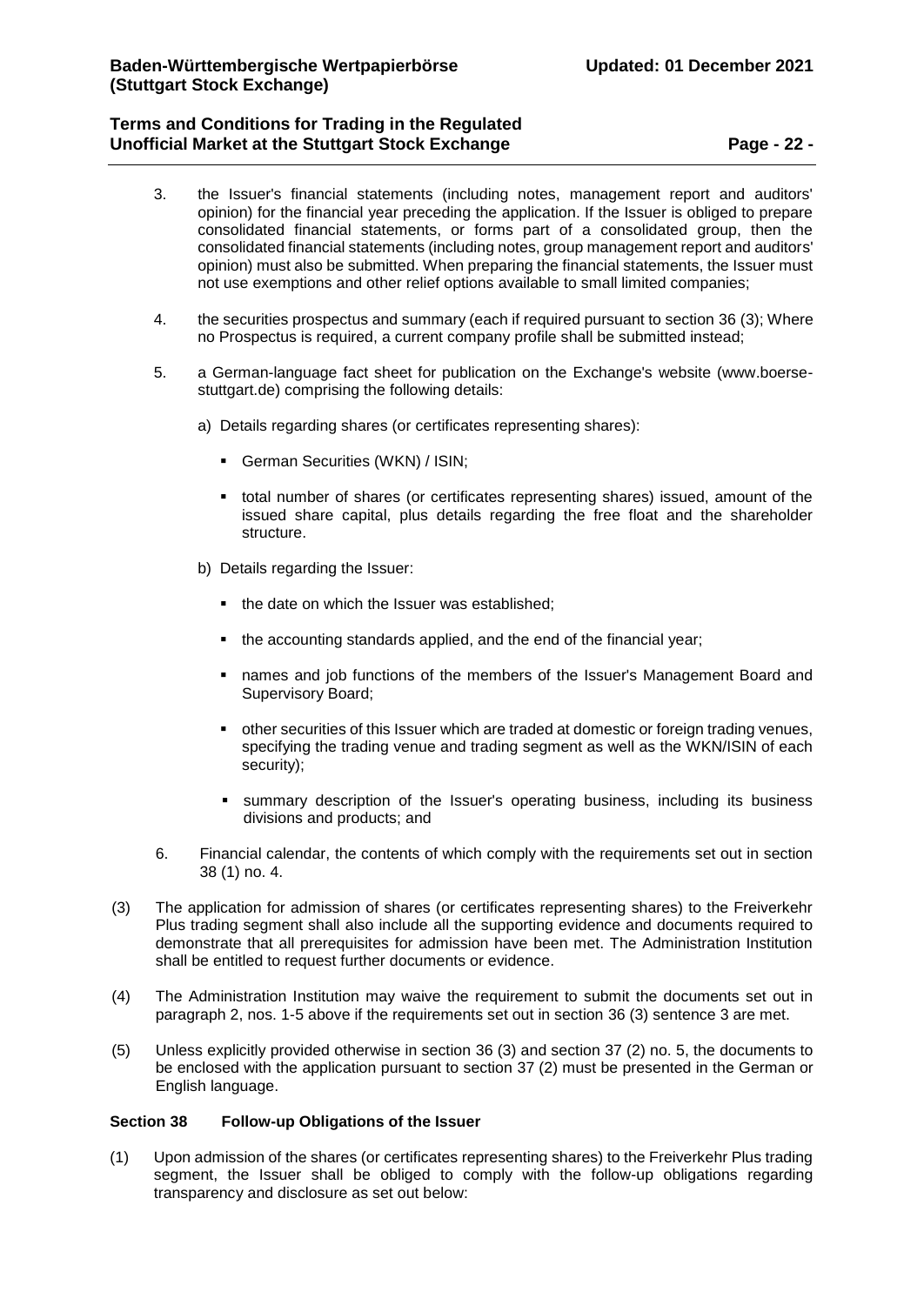# **Terms and Conditions for Trading in the Regulated Unofficial Market at the Stuttgart Stock Exchange <b>Page -** 23 -

- 1. publication of the financial statements (including notes, management report, and auditor's opinion) within six months of the end of the preceding financial year. If the Issuer is obliged to prepare consolidated financial statements, or forms part of a consolidated group, then the consolidated financial statements (including notes, group management report and auditors' opinion) must also be published within six months of the end of the preceding financial year. When preparing the financial statements, the Issuer must not use exemptions and other relief options available to small limited companies;
- 2. publication of a report as at the end of the first six months of the financial year, whose contents comply with the minimum requirements set out in section 104 (3) and (4) of the German Securities Trading Act, within a maximum period of three months. If the Issuer is obliged to prepare consolidated financial statements, or forms part of a consolidated group, only a group report as at the end of the first six months of the respective financial year, whose contents comply with the minimum requirements set out in section 104 (3) and (4) of the German Securities Trading Act, must be prepared and published within a maximum period of three months;
- 3. publication of a financial calendar comprising at least the following events (provided these are applicable for the respective Issuer or the shares (or certificates representing shares)):
	- a) publication of financial statements and interim reports (if the Issuer prepares the latter);
	- b) Annual General Meeting and press conference to present the financial statements; and
	- c) presentations of the Issuer to analysts or investors;
- 4. publication of the documents stipulated in section 37 (2) no. 5; and
- 5. publication of addenda to the Prospectus pursuant to Art. 23 of the Regulation (EU) 2017/1129 of the European Parliament and Council without delay.
- (2) Any publications pursuant to section 38 (1) must be kept available on the Issuer's website from the time of their initial publication until the end of the term of shares (or certificates representing shares). All of the Issuer's publications pursuant to section 38 (1) must be submitted concurrently to the Administration Institution, by e-mail to listing@boerse-stuttgart.de, or by fax to +49 711 222985-529.
- (3) Publications pursuant to section 38 (1) no. 4 and no. 5 must be updated continuously at least once a year.
- (4) Unless explicitly provided otherwise in section 36 (3) no. 2 and section 37 (2) no. 5, the documents to be published pursuant to section 38 (2) must be presented in the German or English language. Statutory disclosure obligations shall remain unaffected.

### <span id="page-22-0"></span>**Section 39 Breach of Follow-up Obligations**

- (1) In the event of any breach of the Issuer's follow-up obligations, the Administration Institution may take any action as may be appropriate and necessary to remedy such breaches, and may publish the type, extent and frequency of such breaches of obligations.
- (2) The Administration Institution shall be authorised to publish any measures taken pursuant to paragraph 1 above.
- (3) The Administration Institution shall be authorised to take measures pursuant to paragraph 1 above, irrespective of whether the Issuer is at fault regarding the breach(es) of obligation.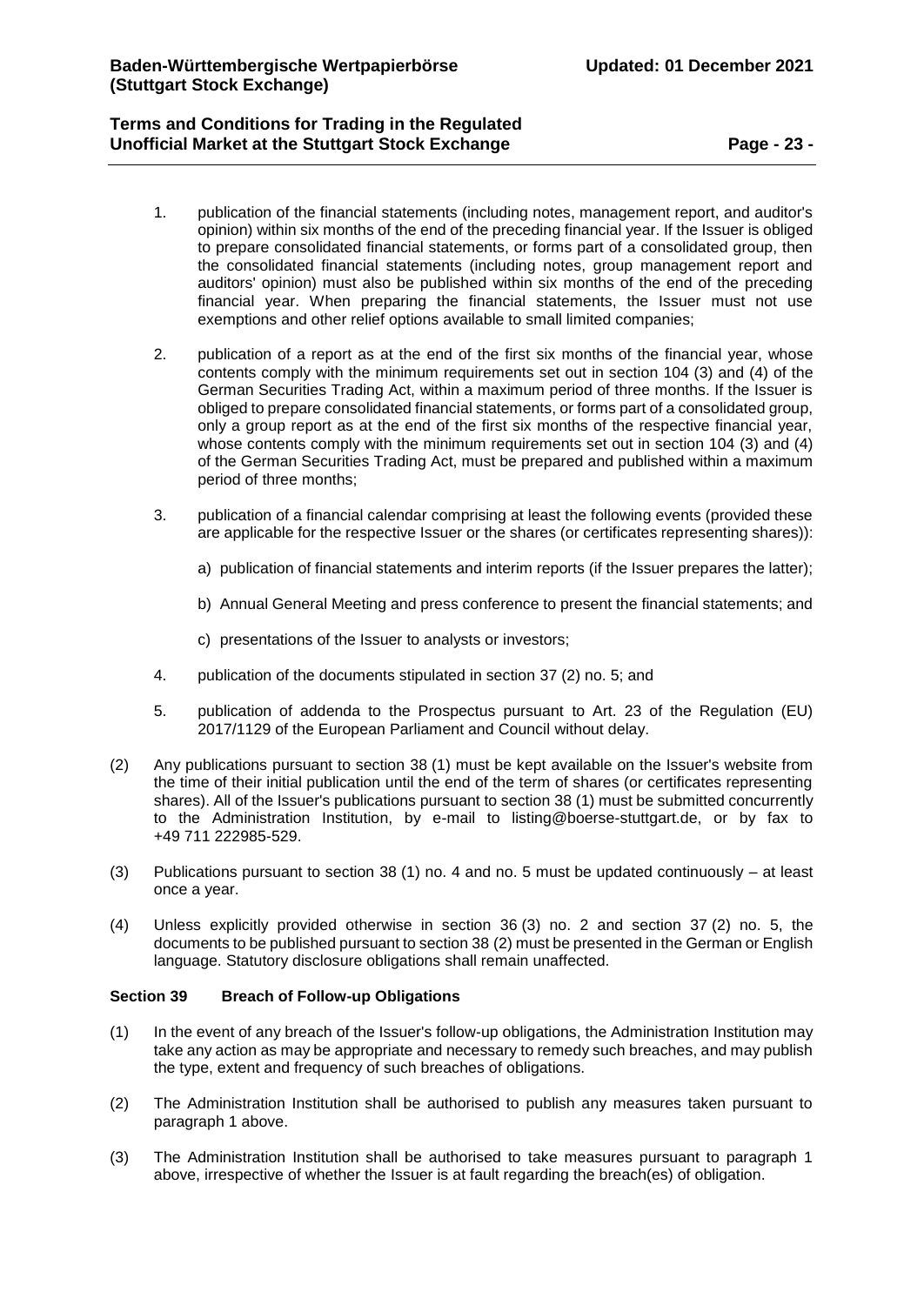(4) The means and extent of any such publication shall be determined by the administration institution.

#### <span id="page-23-0"></span>**Section 40 Special Provisions for the Electronic Trading of Shares and Certificates Representing Shares in the "Freiverkehr Plus" Segment (Freiverkehr Plus Rules and Regulations)**

Shares (or certificates representing shares) admitted to the Freiverkehr Plus liquidity segment are traded in the trading model continuous auctions in euro (order-driven) or in the trading model an auction in euro (time-driven).

### <span id="page-23-1"></span>**Section 41 Termination of Admission of Shares and Certificates Representing Shares to the Freiverkehr Plus Trading Segment**

- (1) The Administration Institution may terminate the admission of shares (or certificates representing shares) to the Freiverkehr Plus trading segment for good cause at any time, with immediate effect. Good cause shall be deemed to exist if the Administration Institution cannot reasonably be expected to maintain admission, taking into consideration all the circumstances of the particular case as well as the interests of parties involved. This applies, in particular, if:
	- 1. the prerequisites for inclusion have lapsed; or if, in the opinion of the Administration Institution, the prerequisites for the orderly conduct of trading and settlement are no longer met; or
	- 2. in the event of continued or gross breaches of obligations under section 38 above. Where good cause is based on the breach of any duty arising from inclusion, termination shall only be permitted following the expiry of a period set to remedy such violation without said violation having been remedied, or following an unsuccessful warning, unless such period or warning is not required due to the particular circumstances of such breach.
- (2) Both the Administration Institution and the Applicant may terminate the admission of shares (or certificates representing shares) to the Freiverkehr Plus trading segment by giving six weeks' notice.
- (3) The termination of admission of shares (or certificates representing shares) to the Freiverkehr Plus trading segment shall not affect their inclusion in the Regulated Unofficial Market.
- (4) The Administration Institution shall publish the termination of admission of shares (or certificates representing shares) to the Freiverkehr Plus trading segment.

## <span id="page-23-2"></span>**Chapter VII. Special Provisions for the Trading Segment Nordic Growth Market**

### Introduction

Nordic Growth Market is a special trading segment in the Regulated Unofficial Market of the Exchange. The focus is on the inclusion of shares or certificates representing shares in the Regulated Unofficial Market on the stock exchange, which have an primary listing on a reference trading venue. The inclusion of shares or certificates representing shares in the Regulated Unofficial Market of the stock exchange in the form of a secondary listing is carried out in the Nordic Growth Market trading segment at the request of the reference trading venue concerned.

### <span id="page-23-3"></span>**Section 42 Inclusion in the Regulated Unofficial Market with Admission to the Trading Segment Nordic Growth Market**

(1) At the request of the operator of the Nordic Growth Market reference trading venue, the Administration Institution may include shares or certificates representing shares in the Regulated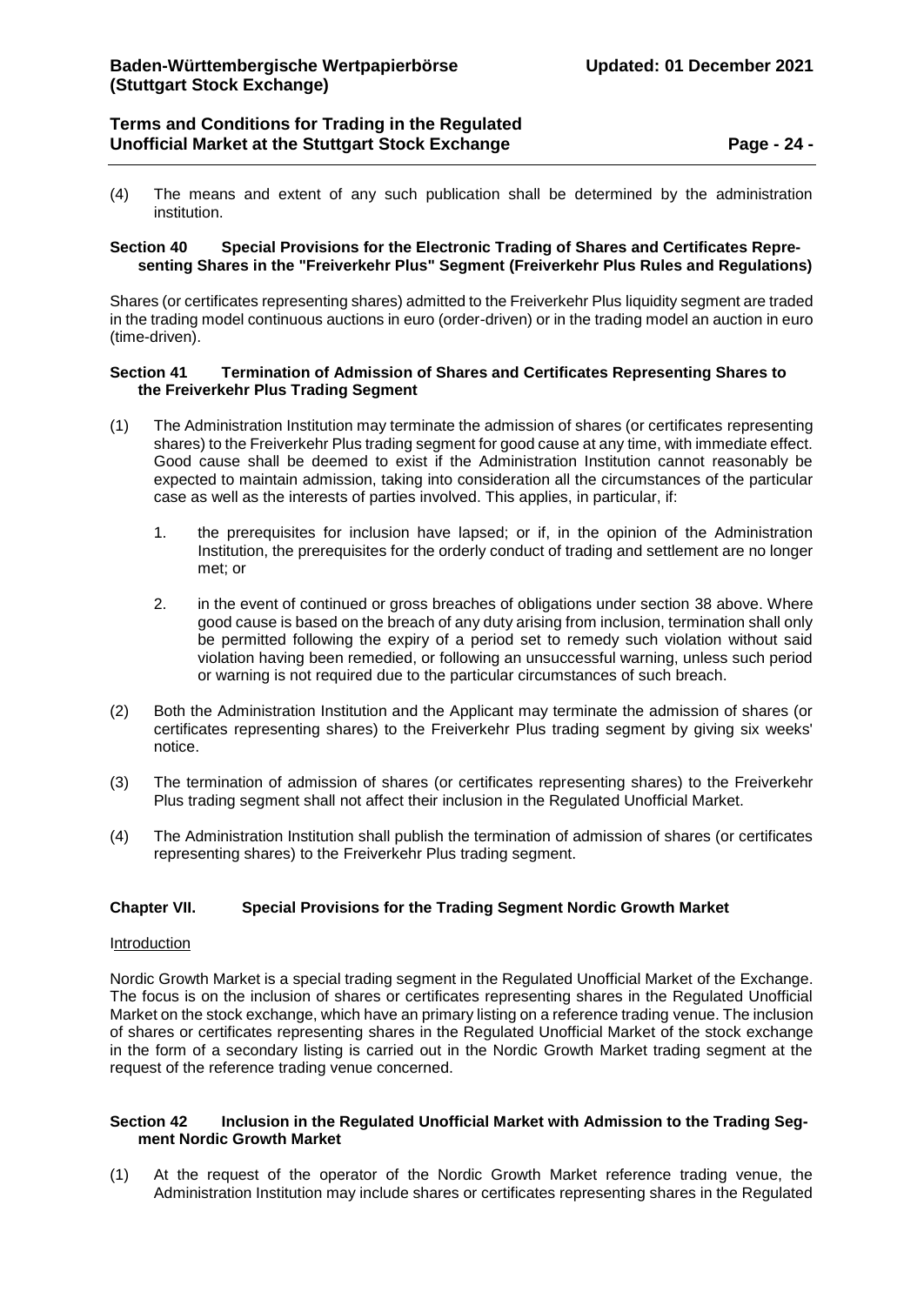# **Terms and Conditions for Trading in the Regulated Unofficial Market at the Stuttgart Stock Exchange <b>Page -** 25 -

Unofficial Market, and at the same time admit them to the trading segment Nordic Growth Market.

- (2) Inclusion in the Regulated Unofficial Market with simultaneous admission to the trading segment Nordic Growth Market requires that
	- 1. the shares or certificates representing shares have an International Securities Identification Number (ISIN).
	- 2. the shares or certificates representing shares are freely tradable.
	- 3. proper trading is ensured.
	- 4. proper settlement is ensured.
	- 5. on the reference trading venue Nordic Growth Market, the shares or certificates representing shares are admitted to trading on a regulated market within the meaning of Directive 2014/65/EU or included in trading on a multilateral trading system within the meaning of Directive 2014/65/EU. The latter requires the issuer's consent.
	- 6. on the Nordic Growth Market reference trading venue, the shares or certificates representing shares are managed by a liquidity provider.
	- 7. the QLP, which manages the shares or certificates representing shares on the stock exchange's Regulated Unofficial Market, agrees to the inclusion in the Regulated Unofficial Market with simultaneous admission to the Nordic Growth Market trading segment.

The Administration Institution shall be entitled to determine further conditions for inclusion and admission. The Administration Institution is also entitled to allow exceptions to the aforementioned conditions for inclusion and admission.

(3) Inclusion in the Regulated Unofficial Market with simultaneous admission to the trading segment Nordic Growth Market shall be published by the Administration Institution.

### <span id="page-24-0"></span>**Section 43 Request for Inclusion and Admission**

- (1) Inclusion in the Regulated Unofficial Market with simultaneous admission to the Nordic Growth Market trading segment shall be requested in writing.
- (2) The application for inclusion in the Regulated Unofficial Market with simultaneous admission to the Nordic Growth Market trading segment must state Legal Entity Identifier (LEI), name and registered office of the Applicant, as well as Legal Entity Identifier (LEI), name and registered office of the issuer. Above that, type and amount of the shares or certificates representing shares to be included and admitted must be mentioned. Furthermore, it shall be stated whether a similar application has been filed on another regulated domestic market within the meaning of Directive 2014/65/EU or on another domestic multilateral trading system within the meaning of Directive 2014/65/EU, or on another member state of the European Union's regulated market within the meaning of Directive 2014/65/EU, or on a multilateral trading system within the meaning of Directive 2014/65/EU, or on another comparable trading venue in another contracting state of the Treaty on the European Economic Area, or will be filed soon. In addition, it shall be stated whether, on the reference trading venue Nordic Growth Market, the shares or certificates representing shares to be included and admitted are admitted to trading on a regulated market within the meaning of Directive 2014/65/EU, or included in trading on a multilateral trading system within the meaning of Directive 2014/65/EU. The application for inclusion in the Regulated Unofficial Market with simultaneous admission to the Nordic Growth Market trading segment must contain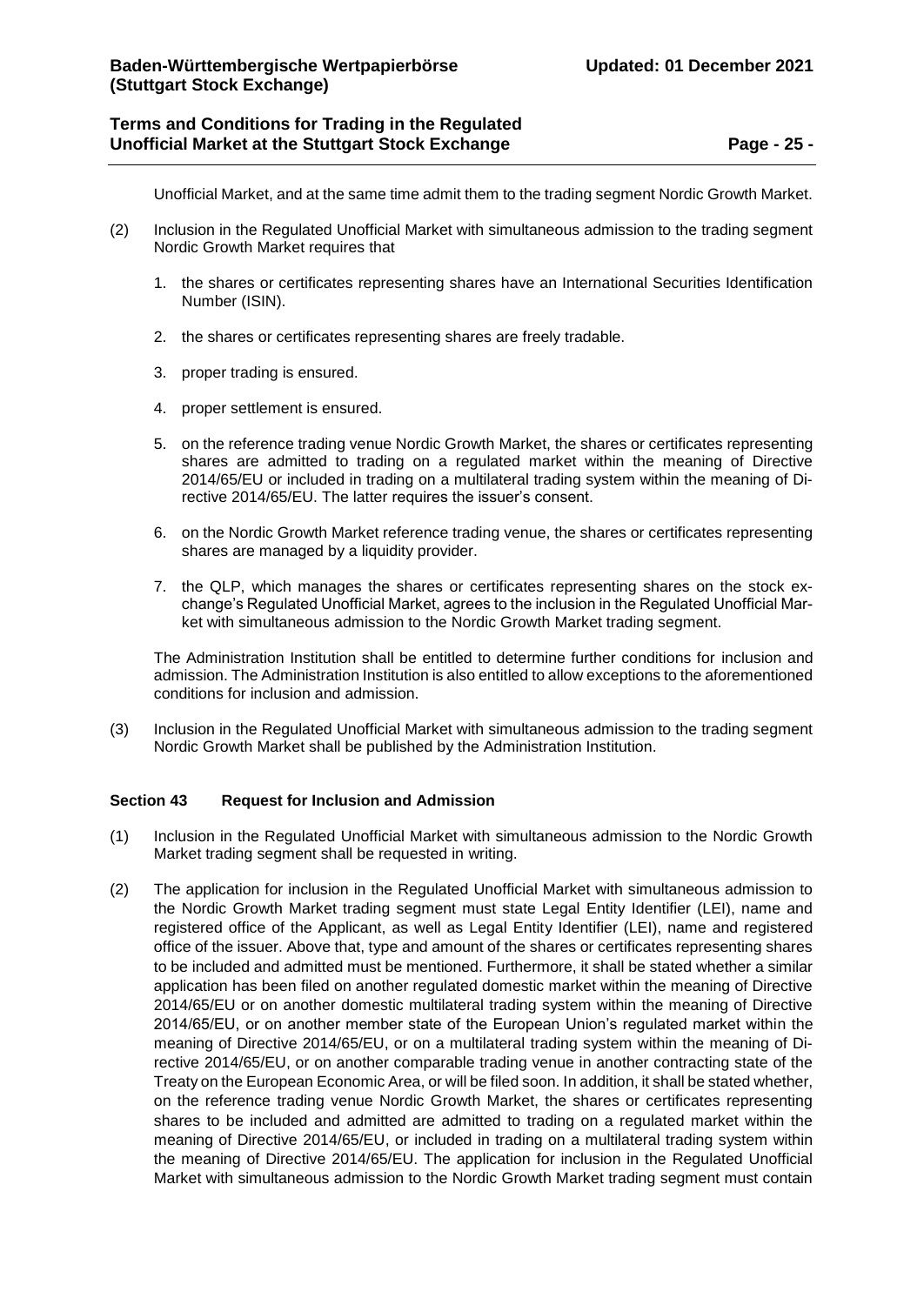# **Terms and Conditions for Trading in the Regulated Unofficial Market at the Stuttgart Stock Exchange <b>Page -** 26 -

information on the trading and settlement currency, on the smallest transferable lot, and the minimum amount of the transferable lot for the shares or certificates representing shares to be included and admitted. Finally, the period within the Regulated Unofficial Market's general trading hours at the stock exchange during which the liquidity provider managing the shares or certificates representing shares on the Nordic Growth Market reference trading venue continuously provides non-binding purchase and sales prices, shall be mentioned. This period may be taken into account by the stock exchange's Board of Management when determining special trading hours on the stock exchange's Regulated Unofficial Market for the shares or certificates representing shares to be included and admitted. The Administration Institution shall be entitled to request further information.

- (3) The application for inclusion in the Regulated Unofficial Market with simultaneous admission to the Nordic Growth Market trading segment shall be accompanied by all documents and evidence required for examining the conditions for inclusion and admission. In particular, the following shall be submitted to the Administration Institution on request:
	- 1. In case of a global certificate having been issued for the shares or certificates representing shares to be included and admitted, confirmation that, whenever a transaction with the shares or certificates representing shares to be included and admitted is executed on a trading venue, the shares or certificates representing shares to be included and admitted will be recorded at a Central Securities Depository. Settlement by Clearstream Banking AG, Frankfurt/Main, must be ensured at all times.
	- 2. Evidence that, on the Nordic Growth Market reference trading venue, the shares or certificates representing shares are admitted to trading on a regulated market within the meaning of Directive 2014/65/EU, or included in trading on a multilateral trading system within the meaning of Directive 2014/65/EU with the consent of the issuer.
	- 3. Evidence that the shares or certificates representing shares are managed by a liquidity provider on the Nordic Growth Market reference trading venue.

The Administration Institution shall be entitled to demand further documents and evidence.

(4) The documents and evidence to be enclosed with the application shall be submitted in German or English.

## <span id="page-25-0"></span>**Section 44 Follow-up Obligations of the Applicant**

The Applicant must ensure proper trade and trade settlement. It shall be obliged to inform the Administration Institution, without undue delay and on an ongoing basis, on facts concerning the issuer, the shares or the certificates representing shares. In particular, the Applicant shall be obliged to inform the Administration Institution regarding distribution or disbursement of dividends, exercise of rights of exchange and purchase, any other corporate actions, as well as any other circumstances which are material for the price determination process. Furthermore, the Applicant shall inform the Administration Institution concerning the discontinuation or suspension of trading, delisting, or any downgrade to a different market segment at the reference trading venue Nordic Growth Market. Finally, the Applicant shall be obliged to inform the Administration Institution, without delay, as soon as recording in the case of a global certificate having been issued for the shares or certificates representing shares to be included and admitted has been made with a Central Securities Depository.

### <span id="page-25-1"></span>**Section 45 Termination of Inclusion in the Regulated Unofficial Market with Admission to the Trading Segment Nordic Growth Market**

(1) The Administration Institution may terminate the inclusion in the Regulated Unofficial Market with simultaneous admission to the trading segment Nordic Growth Market for good cause at any time and with immediate effect. Good cause shall be deemed to exist if the Administration Institution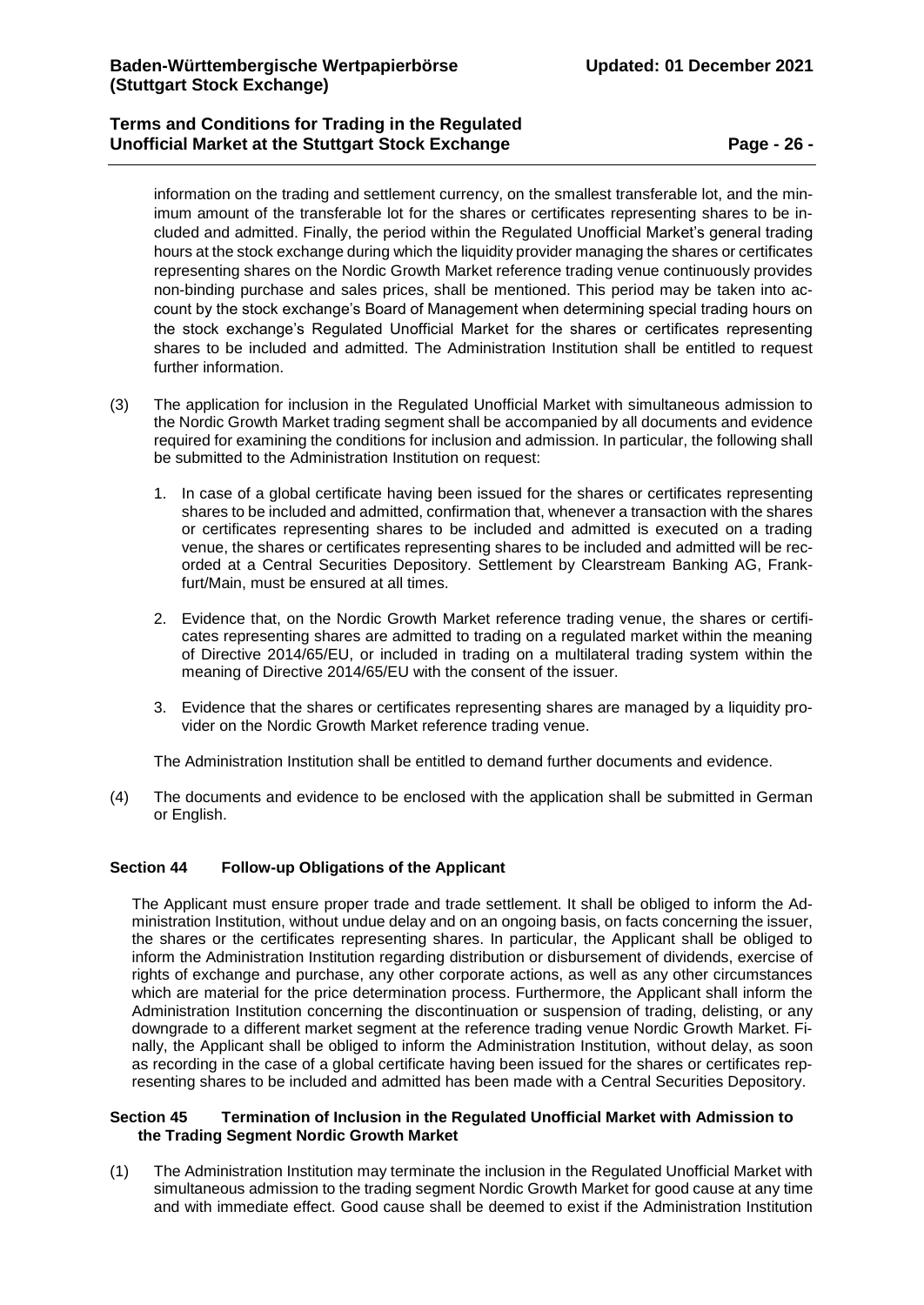# **Terms and Conditions for Trading in the Regulated Unofficial Market at the Stuttgart Stock Exchange <b>Page -** 27 -

cannot reasonably be expected to maintain inclusion in the Regulated Unofficial Market with simultaneous admission to the trading segment Nordic Growth Market, taking into consideration all the circumstances of the particular case as well as the interests of the parties involved. This applies, in particular, if

- 1. the prerequisites for inclusion in the Regulated Unofficial Market with simultaneous admission to the trading segment Nordic Growth Market have lapsed, or if, in the opinion of the Administration Institution, the prerequisites for the proper conduct of trading and settlement are no longer met.
- 2. the Applicant has failed to fulfil its duties arising from inclusion in the Regulated Unofficial Market with simultaneous admission to the trading segment Nordic Growth Market. Where good cause is based on the Applicant's breach of any duty arising from inclusion in the Regulated Unofficial Market with simultaneous admission to the trading segment Nordic Growth Market, termination shall only be permitted following the expiry of a period set to remedy such breach, or following an unsuccessful warning, unless such period or warning is not required due to the individual circumstances of the particular case.
- (2) Both, the Administration Institution and the Applicant, may terminate the inclusion in the Regulated Unofficial Market with simultaneous admission to the trading segment Nordic Growth Market by giving six weeks' notice.
- (3) Upon effectiveness of the termination of the inclusion in the Regulated Unofficial Market with simultaneous admission to the trading segment Nordic Growth Market, any inclusion in the Regulated Unofficial Market with simultaneous admission to the trading segment Nordic Growth Market shall also cease.
- (4) The Administration Institution shall publish such termination of inclusion in the Regulated Unofficial Market with simultaneous admission to the trading segment Nordic Growth Market.

## <span id="page-26-0"></span>**Chapter VIII. Final Provisions**

### <span id="page-26-1"></span>**Section 46 Exceptions from the Requirement of Written Form**

If any provisions of these Terms and Conditions for Trading require written form, the Administration Institution shall be authorised to permit other forms of communication, particularly electronic transmission, unless mandatory statutory provisions provide otherwise.

### <span id="page-26-2"></span>**Section 47 Exclusion of liability**

- (1) The Administration Institution shall be liable, in its capacity of Administration Institution of the Regulated Unofficial Market, for any loss resulting from a breach of its material contractual obligations, to the extent that such breach is caused by the Administration Institution or its vicarious agents. Contractual duties shall be deemed material if their fulfilment is a prerequisite for the orderly execution of the agreement, and where the contractual counterparty regularly relies (and may reasonably rely) upon such fulfilment. In such circumstances, the Administration Institution's liability in the case of negligence shall be limited to loss which is both typical to the agreement and is reasonably foreseeable. In all other circumstances, the liability of the Administration Institution shall be excluded, save where a loss incurred has been caused intentionally by, or due to the gross negligence of, the Administration Institution or its vicarious agents. The provisions of this section 43 limiting liability shall not apply in cases of liability under compulsory statutory provisions, particularly in the event of culpable injury to life or limb, or harm to health.
- (2) The Administration Institution shall not be liable for the restoration of data, or for economic loss.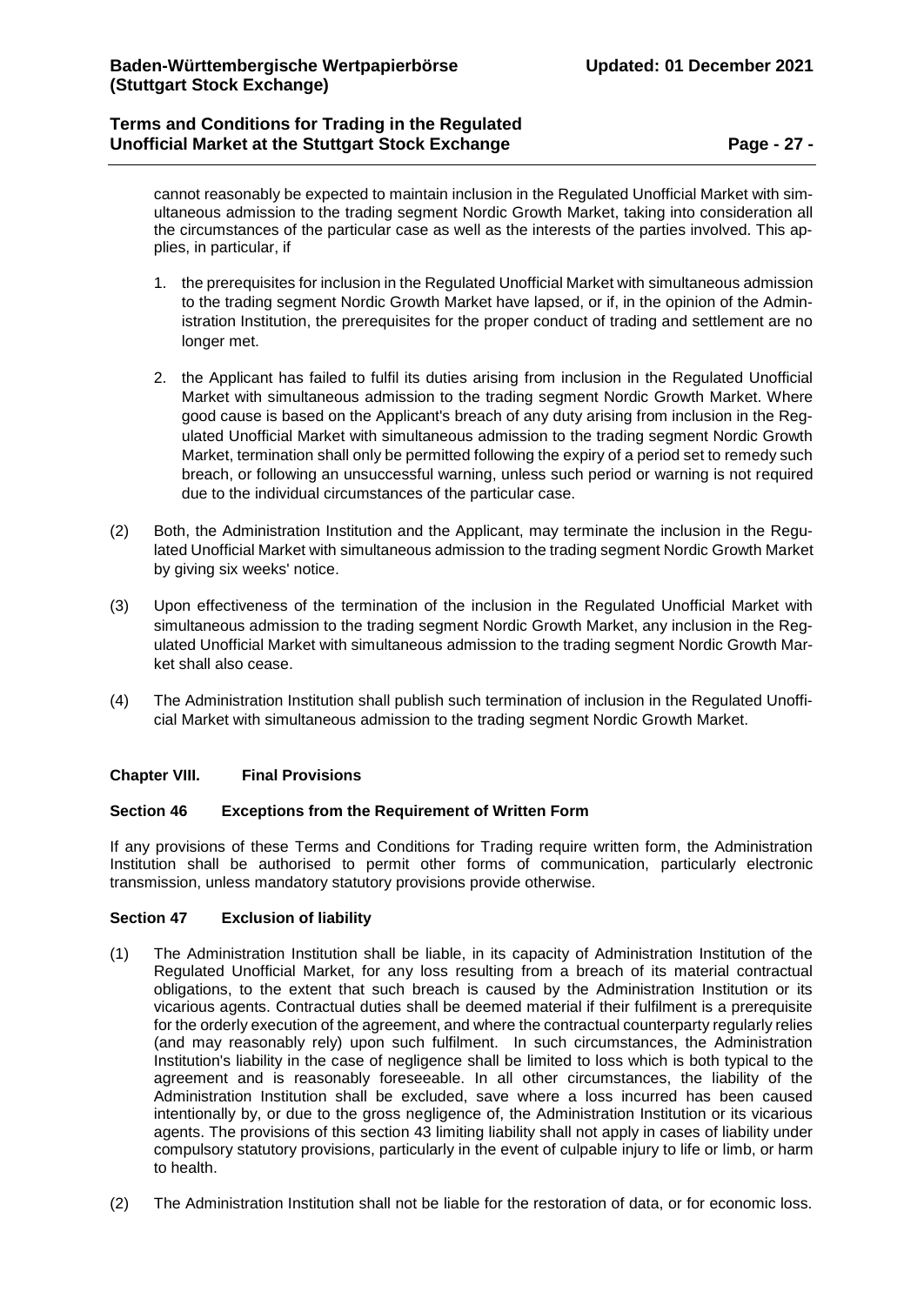# **Terms and Conditions for Trading in the Regulated Unofficial Market at the Stuttgart Stock Exchange <b>Page -** 28 -

In particular, it shall not be liable for the accuracy, completeness, availability or up-to-dateness of any data which it receives from third parties.

- (3) To the extent that the Administration Institution carries out its duties via third parties, in whole or in part, its liability shall be restricted to the careful selection and instruction of such third parties. This shall apply in particular to losses caused by the electronic trading system, including, without limitation, its failure to operate. The Administration Institution shall, however, upon request, assign to the enterprise admitted to trading on the Exchange, applying Issuer or applying reference trading venue any existing claims against any such third parties instructed by the Administration Institution.
- (4) Insofar as the enterprise admitted to trading on the Exchange, applying Issuer or applying reference trading venue having incurred damages has contributed, by virtue of its culpable conduct, to the loss it has suffered, the liability of the Administration Institution shall be determined in accordance with the principles of contributory liability (*Mitverschulden*).
- (5) The Administration Institution has no ownership of, or control over the systems (hardware and software) used by the enterprise admitted to trading, applying Issuer or applying reference trading venue for their trading operations, and the Administration Institution shall not be responsible for such systems.
- (6) The Administration Institution shall not be liable for loss caused by force majeure (*höhere Gewalt*), riots, war or natural disasters, or as a result of other events over which the Administration Institution has no control (e.g. industrial action, lock-outs, large-scale disruptions to transport, government actions in Germany or abroad), or which can be attributed to technical problems not culpably caused by the Administration Institution.
- (7) The Administration Institution shall not be liable for loss caused by failure to effect delivery in good time.
- (8) The provisions of this section 47 shall be applicable, *mutatis mutandis*, to the Exchange's Board of Management, the EUWAX Committee, and the EUWAX Plenary Assembly.

## <span id="page-27-0"></span>**Section 48 Applicable Law, Legal Venue**

- (1) The business relationship between the Administration Institution and the enterprises admitted to trading on the Exchange, the applying Issuers or applying reference trading venue is governed exclusively by German law.
- (2) Legal venue for all disputes arising from, or in connection with these Terms and Conditions for Trading shall exclusively be Stuttgart.

### <span id="page-27-1"></span>**Section 49 Privacy policy**

The enterprises admitted to trading on the Exchange, applying Issuers and applying reference trading venues agree that any data or information generated within the scope of these Terms and Conditions for Trading may be passed on to the Administration Institution, or to Boerse Stuttgart Group entities affiliated with the Administration Institution, for the purpose of use, processing, publication or marketing.

### <span id="page-27-2"></span>**Section 50 Fees**

- (1) Fees are levied pursuant to the Fee Schedule for the Exchange's Regulated Unofficial Market, as amended, which is available on the Exchange's website [\(www.boerse-stuttgart.de\)](http://www.boerse-stuttgart.de/).
- (2) Any amendments to fees stipulated in this Fee Schedule shall be notified to the enterprises admitted to trading on the Exchange, applying Issuers and applying reference trading venues in written or electronic form, not later than two weeks prior to the proposed point in time at which